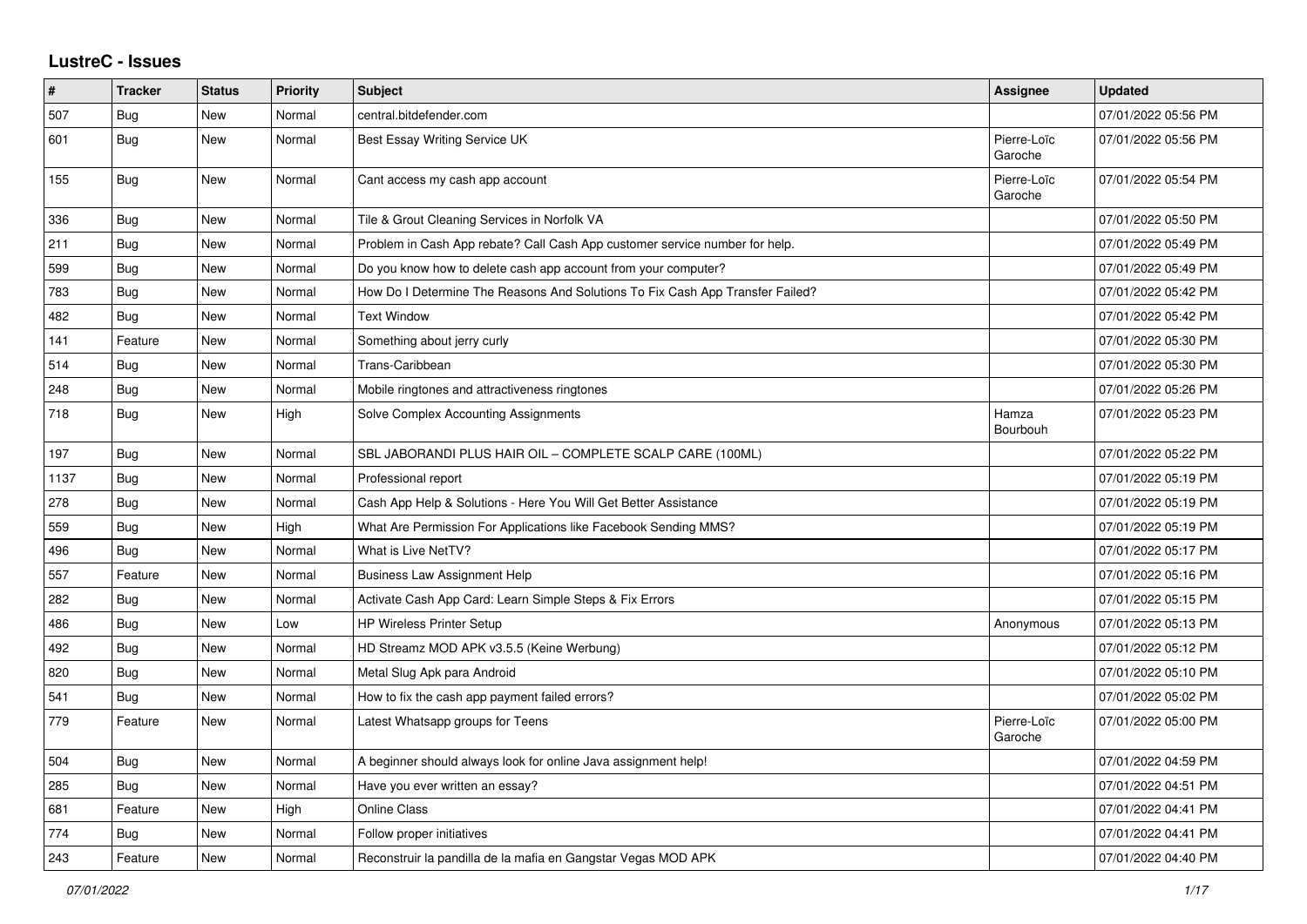| $\vert$ # | <b>Tracker</b> | <b>Status</b> | Priority | <b>Subject</b>                                                                           | Assignee               | <b>Updated</b>      |
|-----------|----------------|---------------|----------|------------------------------------------------------------------------------------------|------------------------|---------------------|
| 512       | Bug            | New           | Normal   | The Importance Of Using Custom Writing Services                                          |                        | 07/01/2022 04:39 PM |
| 621       | Bug            | <b>New</b>    | Normal   | Buy All Modafinil & Armodafinil Tablets @Buy Modafinil US                                |                        | 07/01/2022 04:39 PM |
| 502       | Bug            | New           | Normal   | Les instructions pour définir des sonneries pour iPhone sont simples et faciles à suivre |                        | 07/01/2022 04:39 PM |
| 275       | <b>Bug</b>     | New           | Normal   | Activate Cash App Card With Or Without QR - Step By Step Guide                           | Pierre-Loïc<br>Garoche | 07/01/2022 04:34 PM |
| 498       | Bug            | <b>New</b>    | Normal   | Téléchargeur SoundCloud : SoundCloud en Mp3                                              | Christophe<br>Garion   | 07/01/2022 04:29 PM |
| 531       | Bug            | <b>New</b>    | Normal   | Cheap Assignment Writing Service UK                                                      | Anonymous              | 07/01/2022 04:25 PM |
| 333       | <b>Bug</b>     | New           | Normal   | Mold Removal Services in Norfolk VA                                                      |                        | 07/01/2022 04:25 PM |
| 612       | Bug            | New           | Normal   | <b>Luxury Slingshot Rental</b>                                                           |                        | 07/01/2022 04:23 PM |
| 267       | <b>Bug</b>     | New           | Normal   | How To Use Internet Radio Services To Listen To Your Favorite Songs                      |                        | 07/01/2022 04:12 PM |
| 494       | Bug            | <b>New</b>    | Normal   | <b>Buy Discussion Post</b>                                                               |                        | 07/01/2022 04:11 PM |
| 161       | Bug            | New           | Normal   | dfdrtyuio                                                                                |                        | 07/01/2022 04:08 PM |
| 234       | Bug            | New           | Normal   | My Personal Experience With the College Writing Services                                 |                        | 07/01/2022 04:05 PM |
| 586       | <b>Bug</b>     | New           | Normal   | Best Modifications For Your Mobile Phone                                                 |                        | 07/01/2022 04:02 PM |
| 312       | Bug            | New           | Normal   | Stain Protection Services in Virginia Beach VA                                           |                        | 07/01/2022 03:59 PM |
| 190       | Bug            | New           | Normal   | All About Cash App Transfer Fail Problems                                                |                        | 07/01/2022 03:55 PM |
| 542       | Bug            | New           | Normal   | Web N Logo Design                                                                        |                        | 07/01/2022 03:48 PM |
| 119       | <b>Bug</b>     | New           | Normal   | klhjigyu                                                                                 |                        | 07/01/2022 03:41 PM |
| 554       | Bug            | <b>New</b>    | Normal   | XvideoStudio Video Editor APK Free Download on TechToDown                                |                        | 07/01/2022 03:38 PM |
| 217       | Bug            | New           | Normal   | How this service matter most?                                                            |                        | 07/01/2022 03:35 PM |
| 352       | Bug            | <b>New</b>    | Normal   | Tile & Grout Cleaning Services in Chesapeake VA                                          |                        | 07/01/2022 03:27 PM |
| 509       | Feature        | New           | Normal   | Fashion                                                                                  | Anonymous              | 07/01/2022 03:26 PM |
| 659       | <b>Bug</b>     | <b>New</b>    | Normal   | Olive Oil Properties And Health Benefits                                                 |                        | 07/01/2022 03:22 PM |
| 181       | Bug            | New           | Normal   | Healthcare Custom Writing Services                                                       |                        | 07/01/2022 03:21 PM |
| 650       | <b>Bug</b>     | New           | Normal   | <b>Cherries Health Benefits</b>                                                          |                        | 07/01/2022 03:20 PM |
| 380       | <b>Bug</b>     | New           | Normal   | Moving Services in McLean VA                                                             |                        | 07/01/2022 03:11 PM |
| 500       | <b>Bug</b>     | New           | Normal   | Simply contact the technical team, to find the solution to cash app refund problems.     | Pierre-Loïc<br>Garoche | 07/01/2022 03:10 PM |
| 75        | <b>Bug</b>     | New           | Normal   | exception File "checks/algebraicLoop.ml", line 368, characters 16-22: Assertion failed   |                        | 07/01/2022 03:08 PM |
| 618       | Bug            | New           | Normal   | Buy Steroids Online with OurMedicnes.com   Best Quality Steroids                         |                        | 07/01/2022 03:05 PM |
| 146       | <b>Bug</b>     | New           | Normal   | bayabais                                                                                 |                        | 07/01/2022 02:58 PM |
| 281       | Feature        | New           | Normal   | what are the types of Ringtones?                                                         | Anonymous              | 07/01/2022 02:52 PM |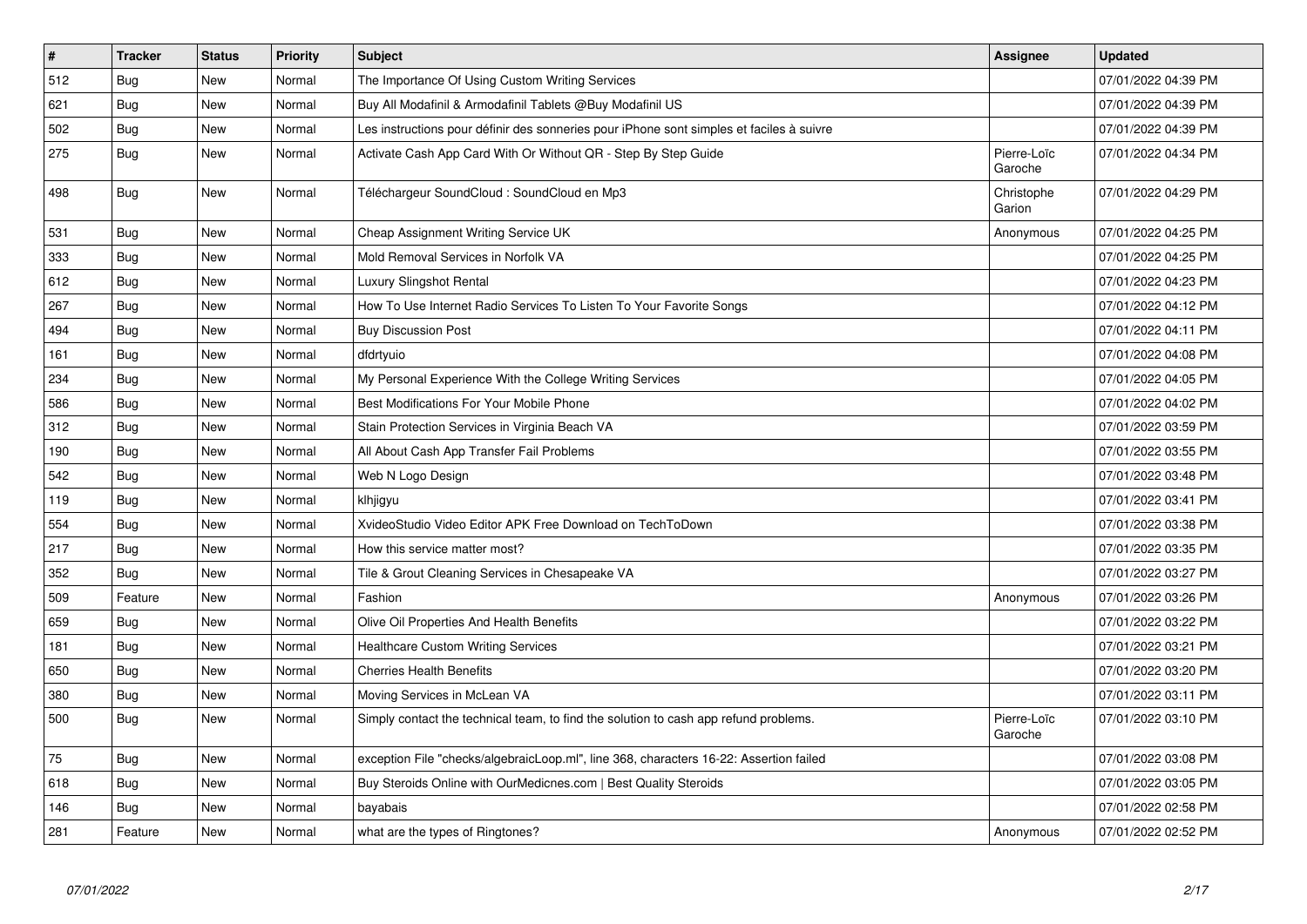| $\pmb{\#}$ | <b>Tracker</b> | <b>Status</b> | Priority | Subject                                                                                | <b>Assignee</b>        | <b>Updated</b>      |
|------------|----------------|---------------|----------|----------------------------------------------------------------------------------------|------------------------|---------------------|
| 602        | <b>Bug</b>     | New           | Normal   | Best Essay Writing Service UK                                                          | Pierre-Loïc<br>Garoche | 07/01/2022 02:42 PM |
| 563        | Bug            | New           | Normal   | Understanding the Difference Between Free and Paid Mod Apks                            |                        | 07/01/2022 02:41 PM |
| 168        | <b>Bug</b>     | New           | Normal   | UFC 256 Live Stream Online                                                             |                        | 07/01/2022 02:39 PM |
| 209        | Bug            | New           | Normal   | Neglect to access old Cash App account considering message notice issue? Contact help. |                        | 07/01/2022 02:37 PM |
| 495        | <b>Bug</b>     | New           | Normal   | Twitch Clip Downloader Download Twitch Clips Online 2021                               |                        | 07/01/2022 02:33 PM |
| 497        | <b>Bug</b>     | New           | Normal   | Fake Nike Dunk Low Off-White Lot 50                                                    |                        | 07/01/2022 02:25 PM |
| 499        | Feature        | New           | Normal   | Discover The Premium Features Of Spotify Mod Apk                                       |                        | 07/01/2022 02:21 PM |
| 587        | <b>Bug</b>     | New           | Normal   | Why Picsart Pro Offers Great Features                                                  |                        | 07/01/2022 02:17 PM |
| 682        | <b>Bug</b>     | New           | Normal   | Does Facebook customer service live chat allow to speak with someone?                  |                        | 07/01/2022 02:08 PM |
| 787        | Bug            | New           | Normal   | Assured Assignment Help                                                                |                        | 07/01/2022 02:08 PM |
| 120        | <b>Bug</b>     | New           | Normal   | ghfjtkx                                                                                | Pierre-Loïc<br>Garoche | 07/01/2022 02:06 PM |
| 491        | Feature        | New           | Normal   | Automatically download and paste Reddit wallpapers into Windows                        |                        | 07/01/2022 02:00 PM |
| 673        | <b>Bug</b>     | New           | Normal   | Learn the basics of pixel art - Clear grid                                             |                        | 07/01/2022 01:56 PM |
| 488        | Bug            | New           | Normal   | Quick solution to solve cash app dispute by the technical team                         |                        | 07/01/2022 01:51 PM |
| 477        | <b>Bug</b>     | New           | Normal   | What Does Online Coupon Mean?                                                          |                        | 07/01/2022 01:48 PM |
| 583        | <b>Bug</b>     | New           | High     | Need the Cash app customer service phone number?                                       |                        | 07/01/2022 01:40 PM |
| 725        | Feature        | New           | Normal   | What are memo writing services design                                                  |                        | 07/01/2022 01:39 PM |
| 157        | Bug            | New           | Normal   | Forget cash app pin                                                                    |                        | 07/01/2022 01:38 PM |
| 922        | Bug            | New           | Normal   | Why Is The Need For Assignment Writing Services?                                       |                        | 07/01/2022 01:34 PM |
| 479        | Bug            | New           | Normal   | Limousine Service Bellevue WA                                                          |                        | 07/01/2022 01:29 PM |
| 331        | Bug            | New           | Normal   | Water Extraction Services in Norfolk VA                                                |                        | 07/01/2022 01:26 PM |
| 244        | <b>Bug</b>     | New           | Normal   | Quels sont les avantages des stations de radio en ligne.                               |                        | 07/01/2022 01:20 PM |
| 532        | Bug            | New           | Normal   | My Assignment Help                                                                     |                        | 07/01/2022 01:17 PM |
| 292        | <b>Bug</b>     | New           | Normal   | Venmo to Cash App Transfer Of Money- Explore Here                                      |                        | 07/01/2022 01:15 PM |
| 63         | Feature        | New           | Normal   | Skip normalization step in mutation generation if it possible                          | Pierre-Loïc<br>Garoche | 07/01/2022 01:09 PM |
| 763        | Bug            | New           | High     | How to Make a Ringtone on Your iPhone                                                  |                        | 07/01/2022 01:09 PM |
| 800        | Bug            | New           | Normal   | Who Is an ETL Engineer                                                                 |                        | 07/01/2022 01:08 PM |
| 480        | Bug            | New           | Normal   | Nur Online Shop                                                                        |                        | 07/01/2022 01:04 PM |
| 519        | <b>Bug</b>     | New           | Normal   | Are you finding online UK Assignment writers?                                          |                        | 07/01/2022 01:02 PM |
| 92         | <b>Bug</b>     | New           | High     | expression should have been normalized in EMF backend                                  | Pierre-Loïc<br>Garoche | 07/01/2022 12:55 PM |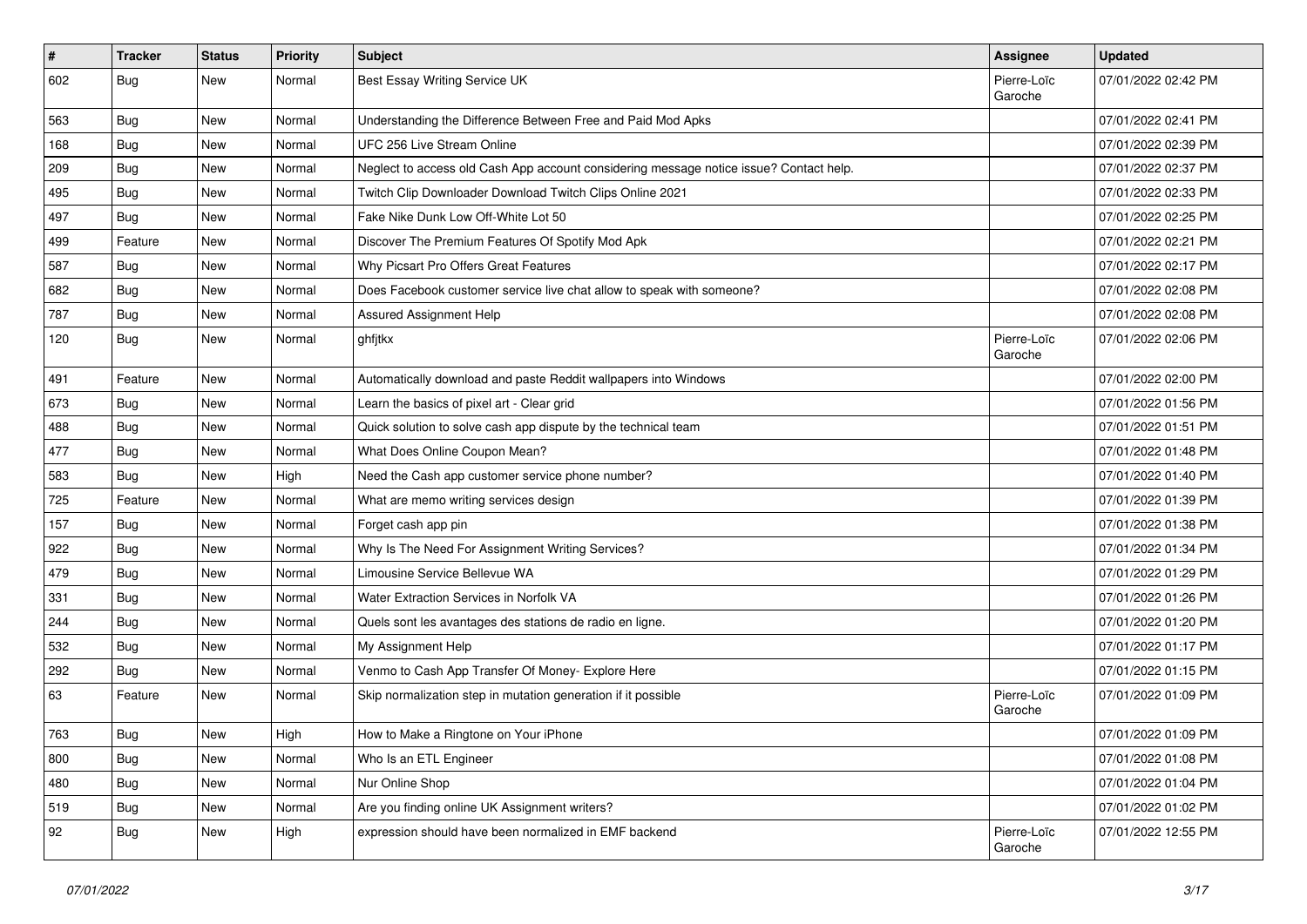| $\sharp$ | <b>Tracker</b> | <b>Status</b> | Priority | Subject                                                                    | <b>Assignee</b>        | <b>Updated</b>      |
|----------|----------------|---------------|----------|----------------------------------------------------------------------------|------------------------|---------------------|
| 777      | <b>Bug</b>     | New           | Normal   | Obtain driving instructions using Google Maps.                             |                        | 07/01/2022 12:50 PM |
| 546      | Feature        | <b>New</b>    | Normal   | Quickbooks Error                                                           |                        | 07/01/2022 12:38 PM |
| 216      | Feature        | New           | High     | Barry Keoghan                                                              | Pierre-Loïc<br>Garoche | 07/01/2022 12:22 PM |
| 218      | Bug            | <b>New</b>    | Normal   | Popular Educational trends                                                 |                        | 07/01/2022 12:10 PM |
| 169      | <b>Bug</b>     | New           | Normal   | CV Maker - UAE CV Writing Agency                                           |                        | 07/01/2022 12:10 PM |
| 269      | <b>Bug</b>     | New           | Normal   | Is there such a site for app design?                                       | Anonymous              | 07/01/2022 12:07 PM |
| 478      | Feature        | New           | Normal   | Is it safe to install third-party WhatsApp GB?                             |                        | 07/01/2022 12:06 PM |
| 806      | Feature        | New           | Normal   | Go everywhere thanks to mapquest driving directions                        |                        | 07/01/2022 11:55 AM |
| 489      | <b>Bug</b>     | New           | Normal   | Get cash app refund instantly if sent to the wrong person                  |                        | 07/01/2022 11:43 AM |
| 183      | <b>Bug</b>     | New           | Normal   | Nursing Assignment Help Online                                             |                        | 07/01/2022 11:42 AM |
| 501      | Bug            | New           | Normal   | How Do I Annihilate Cash App Transfer Failed Problems Effectively          | Pierre-Loïc<br>Garoche | 07/01/2022 11:38 AM |
| 688      | Bug            | New           | Normal   | How to use twitch.tv/activate?                                             |                        | 07/01/2022 11:35 AM |
| 724      | <b>Bug</b>     | <b>New</b>    | Normal   | Dial Chime Customer support number for a quick response                    |                        | 07/01/2022 11:30 AM |
| 523      | Bug            | New           | Normal   | What Is The Right Google Account Recovery Aid To Regain Account Access?    | Pierre-Loïc<br>Garoche | 07/01/2022 11:27 AM |
| 615      | Bug            | New           | Normal   | CheapestMedsShop   100% Safe Medicines Online in USA UK & AUS.             |                        | 07/01/2022 11:21 AM |
| 196      | <b>Bug</b>     | New           | Normal   | Homoeobazaar For Homeopathy Medicines                                      |                        | 07/01/2022 11:20 AM |
| 613      | Bug            | New           | Normal   | Buy Aspadol 100mg Tab Online in US, UK, AU   Erospharmacy                  |                        | 07/01/2022 11:18 AM |
| 761      | <b>Bug</b>     | New           | Normal   | What is it about basketball that makes it so popular in the United States? | Corentin<br>Lauverjat  | 07/01/2022 11:11 AM |
| 506      | Bug            | <b>New</b>    | Normal   | www.trendmicro.com/activate                                                |                        | 07/01/2022 11:10 AM |
| 695      | <b>Bug</b>     | New           | Normal   | Refer Listas IPTV Apk                                                      |                        | 07/01/2022 11:10 AM |
| 484      | <b>Bug</b>     | New           | Normal   | UK best essay writing service                                              |                        | 07/01/2022 11:05 AM |
| 600      | Bug            | <b>New</b>    | Normal   | Play Store Pro                                                             |                        | 07/01/2022 11:03 AM |
| 134      | Bug            | New           | Normal   | wisegolfers                                                                |                        | 07/01/2022 10:59 AM |
| 228      | Bug            | New           | Normal   | Why Does Cash App Transaction Failed? - Here Is the Answer                 |                        | 07/01/2022 10:58 AM |
| 225      | <b>Bug</b>     | New           | Normal   | instant personal loan                                                      |                        | 07/01/2022 10:58 AM |
| 450      | <b>Bug</b>     | New           | Normal   | Floor Stripping Quincy MA                                                  |                        | 07/01/2022 10:53 AM |
| 552      | Feature        | New           | Normal   | Radio rfm and the benefits of radio rfm                                    |                        | 07/01/2022 10:50 AM |
| 126      | Feature        | New           | Normal   | Stussy Air Force 1 replica                                                 |                        | 07/01/2022 10:32 AM |
| 457      | <b>Bug</b>     | New           | Normal   | Carpet Cleaning Medford MA                                                 |                        | 07/01/2022 10:25 AM |
| 892      | Bug            | New           | Normal   | Good game                                                                  |                        | 07/01/2022 10:25 AM |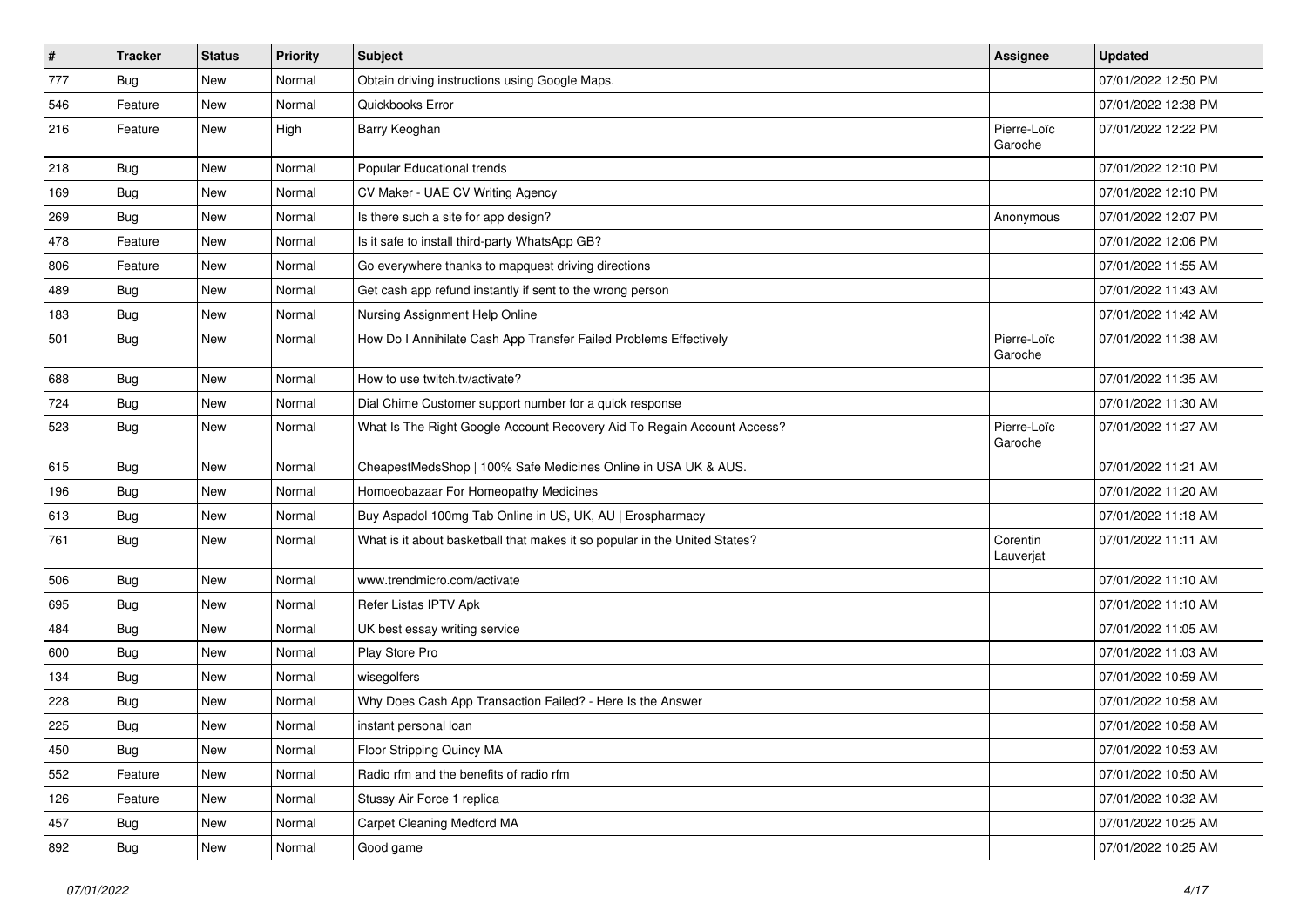| $\vert$ # | <b>Tracker</b> | <b>Status</b> | Priority | Subject                                                                          | <b>Assignee</b>        | <b>Updated</b>      |
|-----------|----------------|---------------|----------|----------------------------------------------------------------------------------|------------------------|---------------------|
| 505       | <b>Bug</b>     | New           | Normal   | www.trendmicro.com/activate                                                      |                        | 07/01/2022 10:24 AM |
| 222       | Bug            | <b>New</b>    | Normal   | Social Profile links                                                             |                        | 07/01/2022 10:23 AM |
| 184       | Bug            | New           | Normal   | Affordable Business Writing Services                                             |                        | 07/01/2022 10:18 AM |
| 704       | <b>Bug</b>     | New           | Normal   | Reach support team of Chime Customer Service for instant help                    |                        | 07/01/2022 10:14 AM |
| 219       | Bug            | New           | Normal   | Free Ringtones for Cell Phones.                                                  |                        | 07/01/2022 10:10 AM |
| 237       | Feature        | New           | Normal   | HP Printer Assistant Software   Download & Install HP Assistant                  |                        | 07/01/2022 10:10 AM |
| 400       | Bug            | New           | Normal   | Office Moving Services in Potomac MD                                             |                        | 07/01/2022 10:07 AM |
| 465       | Bug            | New           | Normal   | Carpet Cleaning Westchester MA                                                   |                        | 07/01/2022 10:01 AM |
| 279       | <b>Bug</b>     | New           | High     | What is an essential feature of an internal communications app?                  |                        | 07/01/2022 10:00 AM |
| 524       | <b>Bug</b>     | New           | Normal   | How Does Google Account Recovery Work If Your Account Is Hacked?                 |                        | 07/01/2022 09:58 AM |
| 178       | <b>Bug</b>     | New           | Normal   | transparent lace wigs                                                            |                        | 07/01/2022 09:57 AM |
| 490       | <b>Bug</b>     | New           | Normal   | Unlock cash app account by getting quick solutions from the technical executives |                        | 07/01/2022 09:54 AM |
| 263       | Feature        | <b>New</b>    | Normal   | Wrecked Car Is Nothing But A Worthless                                           | Pierre-Loïc<br>Garoche | 07/01/2022 09:50 AM |
| 716       | Bug            | <b>New</b>    | Normal   | La celebración de un BabyShower.                                                 |                        | 07/01/2022 09:43 AM |
| 564       | Bug            | New           | Normal   | How To Install RepelisPlus On Your Android Phone?                                |                        | 07/01/2022 09:37 AM |
| 579       | <b>Bug</b>     | New           | Normal   | YOUR CV MAKES YOUR FIRST IMPRESSION                                              | Christophe<br>Garion   | 07/01/2022 09:37 AM |
| 796       | Bug            | New           | Normal   | How Does Cash App ++ actually work and What is the process of it                 |                        | 07/01/2022 09:36 AM |
| 680       | Feature        | New           | Normal   | Word Jewels 2                                                                    |                        | 07/01/2022 09:34 AM |
| 246       | Bug            | New           | Normal   | The Beast App                                                                    |                        | 07/01/2022 09:33 AM |
| 487       | Bug            | New           | Normal   | Cheap Fake Dunks                                                                 |                        | 07/01/2022 09:25 AM |
| 609       | Bug            | New           | High     | Online Trusted Medicine Store in US for Health - Genericmedsupply                |                        | 07/01/2022 09:20 AM |
| 770       | Bug            | New           | Normal   | Canon IJ Network Tool                                                            |                        | 07/01/2022 09:15 AM |
| 1018      | <b>Bug</b>     | New           | Normal   | So erhalten Sie ein kostenloses Hörbuch                                          |                        | 07/01/2022 09:14 AM |
| 508       | Bug            | New           | Normal   | hire a professional dissertation help                                            |                        | 07/01/2022 09:09 AM |
| 289       | <b>Bug</b>     | New           | Normal   | Recover Yahoo Mail Forgotten Password - Explore Kanata Chinese                   |                        | 07/01/2022 08:56 AM |
| 255       | Feature        | New           | Normal   | best doctor for psoriasis                                                        |                        | 07/01/2022 08:42 AM |
| 245       | Bug            | New           | Normal   | Write My Essay For Me Cheap                                                      |                        | 07/01/2022 08:40 AM |
| 214       | Feature        | New           | Normal   | Five Christmas Apps For Apple Users                                              |                        | 07/01/2022 08:38 AM |
| 526       | Bug            | New           | Normal   | Soundcloud to mp3 converter - Download Soundcloud songs                          |                        | 07/01/2022 08:31 AM |
| 180       | Feature        | New           | Normal   | homoeobazaar                                                                     |                        | 07/01/2022 08:29 AM |
| 536       | Bug            | New           | Normal   | How to check the balance on the cash app card                                    | Hamza<br>Bourbouh      | 07/01/2022 08:20 AM |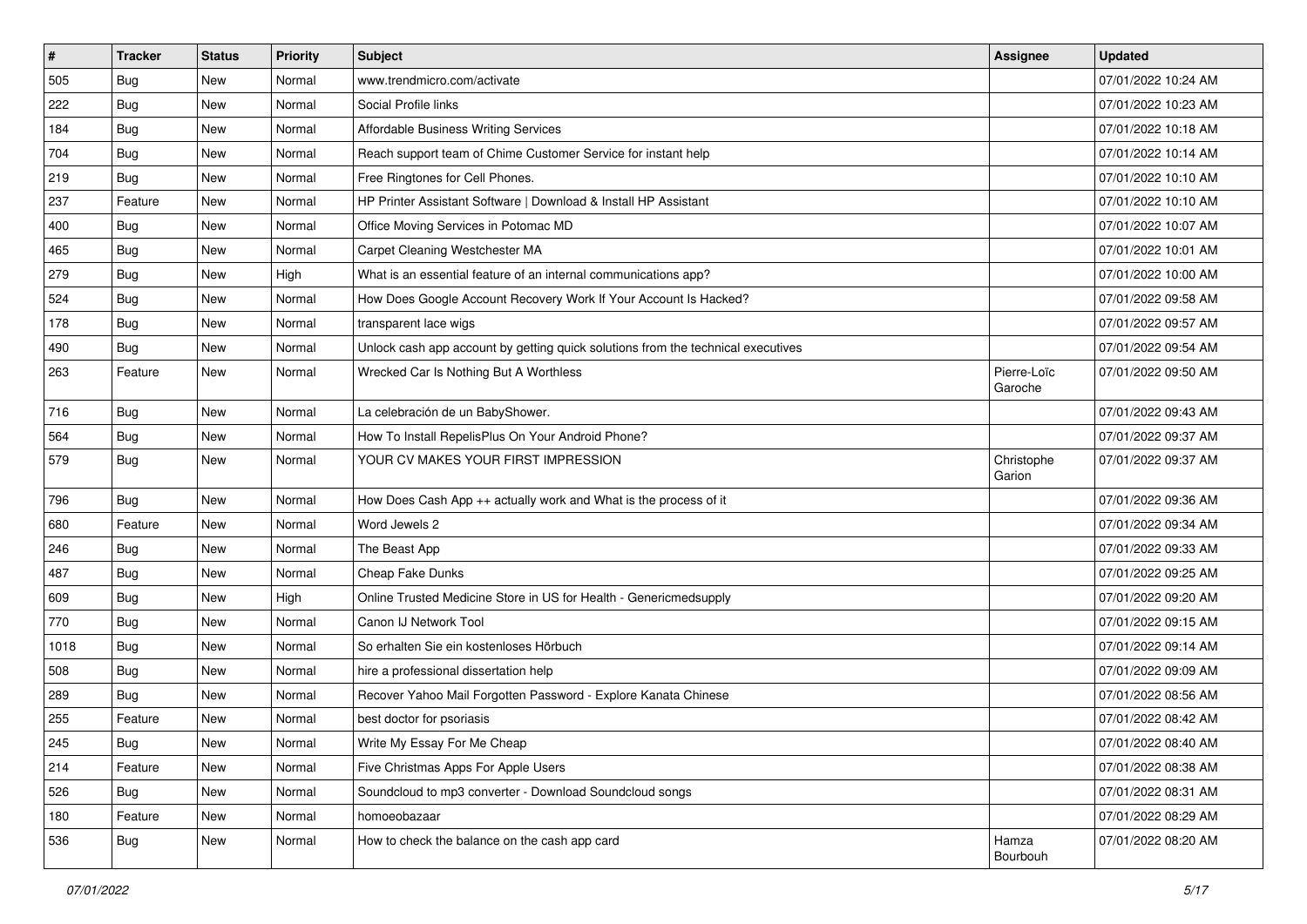| $\vert$ # | <b>Tracker</b> | <b>Status</b> | <b>Priority</b> | <b>Subject</b>                                                                   | Assignee               | <b>Updated</b>      |
|-----------|----------------|---------------|-----------------|----------------------------------------------------------------------------------|------------------------|---------------------|
| 699       | <b>Bug</b>     | New           | Normal          | Would you be able to utilize Cash App Twitch?                                    |                        | 07/01/2022 08:12 AM |
| 1136      | Bug            | <b>New</b>    | Normal          | Can I Talk To A Live Person At Facebook? Clarify Concerns Effectively            |                        | 07/01/2022 08:10 AM |
| 74        | Bug            | <b>New</b>    | Normal          | const is not supported inside contract                                           | Pierre-Loïc<br>Garoche | 07/01/2022 08:10 AM |
| 804       | Bug            | New           | Normal          | Review                                                                           |                        | 07/01/2022 08:03 AM |
| 636       | Bug            | <b>New</b>    | Normal          | What is the most popular furniture color?                                        |                        | 07/01/2022 07:53 AM |
| 164       | Bug            | <b>New</b>    | Normal          | dfgbd                                                                            |                        | 07/01/2022 07:51 AM |
| 242       | Feature        | <b>New</b>    | Normal          | Descripción de Torque Pro MOD APK para Android                                   |                        | 07/01/2022 07:34 AM |
| 503       | Bug            | New           | Normal          | Youtube Premium Apk free download for Android                                    |                        | 07/01/2022 07:26 AM |
| 639       | Bug            | <b>New</b>    | Normal          | thong tin chinh xac                                                              |                        | 07/01/2022 07:17 AM |
| 798       | Bug            | New           | Normal          | Who Is an ETL Engineer                                                           |                        | 07/01/2022 07:17 AM |
| 1077      | <b>Bug</b>     | New           | Normal          | Les excellentes façons d'utiliser ces images                                     |                        | 07/01/2022 07:16 AM |
| 347       | Bug            | <b>New</b>    | Normal          | Eco/Green Cleaning Services in Chesapeake VA                                     |                        | 07/01/2022 07:05 AM |
| 575       | Feature        | New           | Low             | cheap jordan replicas for sale                                                   | Pierre-Loïc<br>Garoche | 07/01/2022 07:04 AM |
| 483       | Bug            | New           | Normal          | UK best essay writing service                                                    |                        | 07/01/2022 07:04 AM |
| 735       | Bug            | <b>New</b>    | Normal          | A quick fix of how to get money back from cash app stocks                        |                        | 07/01/2022 07:04 AM |
| 634       | Bug            | New           | Normal          | Buy Vidalista Tablets (Tadalafil) at [\$25 OFF + Free Shipping] Vidalistatablets |                        | 07/01/2022 06:59 AM |
| 614       | Bug            | New           | Normal          | Como baixar o MOD APK no celular                                                 |                        | 07/01/2022 06:56 AM |
| 493       | Feature        | New           | High            | chainsaw dance                                                                   |                        | 07/01/2022 06:56 AM |
| 1073      | Bug            | <b>New</b>    | Normal          | <b>Cricut Design Space</b>                                                       |                        | 07/01/2022 06:20 AM |
| 653       | Bug            | <b>New</b>    | Normal          | Jujube (Jinjoles): Properties And Health Benefits                                |                        | 07/01/2022 06:20 AM |
| 606       | Feature        | New           | Normal          | Play unblocked cookie crush 3                                                    | Pierre-Loïc<br>Garoche | 07/01/2022 06:18 AM |
| 262       | Bug            | New           | Normal          | It this true to dealing Wuth                                                     |                        | 07/01/2022 06:12 AM |
| 251       | Bug            | New           | Normal          | All About Cash App Transfer Fail Problems                                        | Pierre-Loïc<br>Garoche | 07/01/2022 05:59 AM |
| 1135      | <b>Bug</b>     | New           | Normal          | How to word games - 5 letter words                                               |                        | 07/01/2022 05:52 AM |
| 528       | Bug            | New           | Normal          | Korean Mag                                                                       |                        | 07/01/2022 05:50 AM |
| 720       | Bug            | New           | Normal          | How does Cash App Phone Number provide a quick treatment?                        |                        | 07/01/2022 05:38 AM |
| 556       | Bug            | New           | Normal          | Play Game Mod Apk With Your Friends                                              |                        | 07/01/2022 05:37 AM |
| 591       | Bug            | New           | Normal          | How To Find Facebook Modifications For Your Spotify Premium Apk?                 |                        | 07/01/2022 05:19 AM |
| 667       | <b>Bug</b>     | New           | Normal          | What Is a Ringtone?                                                              |                        | 07/01/2022 05:13 AM |
| 703       | <b>Bug</b>     | New           | Normal          | For real-time help, dial Facebook customer service number                        |                        | 07/01/2022 05:09 AM |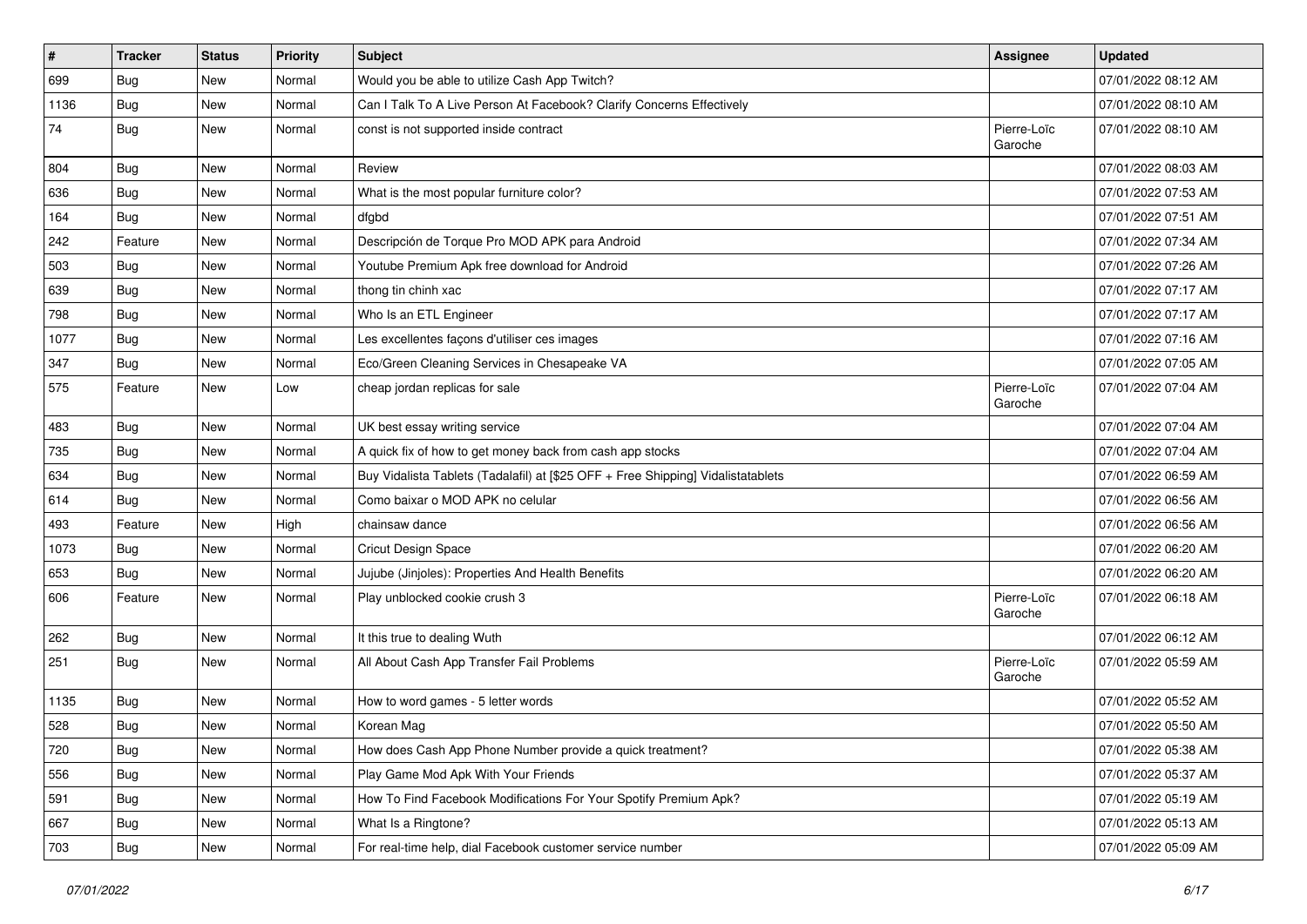| #    | <b>Tracker</b> | <b>Status</b> | <b>Priority</b> | Subject                                                                                                                                                  | <b>Assignee</b>        | <b>Updated</b>      |
|------|----------------|---------------|-----------------|----------------------------------------------------------------------------------------------------------------------------------------------------------|------------------------|---------------------|
| 1111 | Bug            | New           | Normal          | LOLBeans is a fun battle royale game where you race with other players while avoiding obstacles. Reach the end<br>of the course in competitive gameplay! |                        | 07/01/2022 05:08 AM |
| 250  | Bug            | New           | Normal          | Reviews of phone ringtones                                                                                                                               |                        | 07/01/2022 05:08 AM |
| 619  | Bug            | New           | Normal          | Online Trusted Medicine Store in US for Health - Genericmedsupply                                                                                        |                        | 07/01/2022 05:04 AM |
| 513  | <b>Bug</b>     | New           | Normal          | Unlock cash app account using the easy steps:                                                                                                            | Anonymous              | 07/01/2022 04:57 AM |
| 635  | Bug            | New           | Normal          | Buy Steroids Online with OurMedicnes.com   Best Quality Steroids                                                                                         |                        | 07/01/2022 04:55 AM |
| 188  | Bug            | New           | Normal          | Why are university students buying assignments online?                                                                                                   | Pierre-Loïc<br>Garoche | 07/01/2022 04:03 AM |
| 1134 | Bug            | New           | Normal          | Is WhatsApp Aero Worth Downloading?                                                                                                                      |                        | 07/01/2022 04:03 AM |
| 638  | Bug            | New           | Normal          | Run 3 game                                                                                                                                               |                        | 07/01/2022 04:02 AM |
| 175  | Feature        | <b>New</b>    | Normal          | All About Cash App Transfer Fail Problems                                                                                                                |                        | 07/01/2022 04:00 AM |
| 669  | Feature        | New           | Normal          | Nursing Assignment Help                                                                                                                                  |                        | 07/01/2022 03:56 AM |
| 205  | Bug            | New           | Low             | Mens Designer Glasses                                                                                                                                    |                        | 07/01/2022 03:55 AM |
| 797  | Bug            | New           | Normal          | Psychedelic                                                                                                                                              | Christophe<br>Garion   | 07/01/2022 03:52 AM |
| 534  | Bug            | <b>New</b>    | Normal          | Know how to initiate cash app refund by contacting the technical team                                                                                    | Pierre-Loïc<br>Garoche | 07/01/2022 03:44 AM |
| 696  | Bug            | <b>New</b>    | Normal          | How to Install the TuMangaOnline App                                                                                                                     |                        | 07/01/2022 03:37 AM |
| 689  | Bug            | New           | Normal          | How to use twitch.tv/activate?                                                                                                                           |                        | 07/01/2022 03:30 AM |
| 715  | Bug            | New           | Normal          | Puppy Playtime Descargar gratis                                                                                                                          |                        | 07/01/2022 03:28 AM |
| 808  | Bug            | New           | Normal          | Sinnvolle Guten-Morgen-Grüße                                                                                                                             |                        | 07/01/2022 03:27 AM |
| 723  | Bug            | New           | High            | The best horror game in 2021                                                                                                                             | Christophe<br>Garion   | 07/01/2022 03:15 AM |
| 527  | Feature        | New           | Normal          | My Teachers                                                                                                                                              |                        | 07/01/2022 03:02 AM |
| 805  | Bug            | New           | Normal          | Ketamine Online Store                                                                                                                                    | Christophe<br>Garion   | 07/01/2022 02:49 AM |
| 173  | Feature        | <b>New</b>    | Normal          | private limited company registration                                                                                                                     |                        | 07/01/2022 02:37 AM |
| 683  | Feature        | New           | Normal          | Game creation                                                                                                                                            |                        | 07/01/2022 02:36 AM |
| 76   | <b>Bug</b>     | New           | Normal          | Import error: Load error: imported node real_to_int declared in a regular Lustre file. File "include/conv.lusi", line 1,<br>characters 0-64:             |                        | 07/01/2022 02:04 AM |
| 259  | Bug            | New           | Normal          | call center services                                                                                                                                     |                        | 07/01/2022 01:50 AM |
| 139  | Bug            | New           | Normal          | relseo                                                                                                                                                   |                        | 07/01/2022 01:50 AM |
| 656  | Bug            | New           | Normal          | Kiwi Nutrition Facts And Health Benefits                                                                                                                 |                        | 07/01/2022 01:41 AM |
| 518  | Bug            | New           | Normal          | How To Check The Balance Of Cash App Account By Taking Cash App Support?                                                                                 |                        | 07/01/2022 01:39 AM |
| 765  | <b>Bug</b>     | New           | Normal          | Follow proper initiatives to check my cash app                                                                                                           |                        | 07/01/2022 01:38 AM |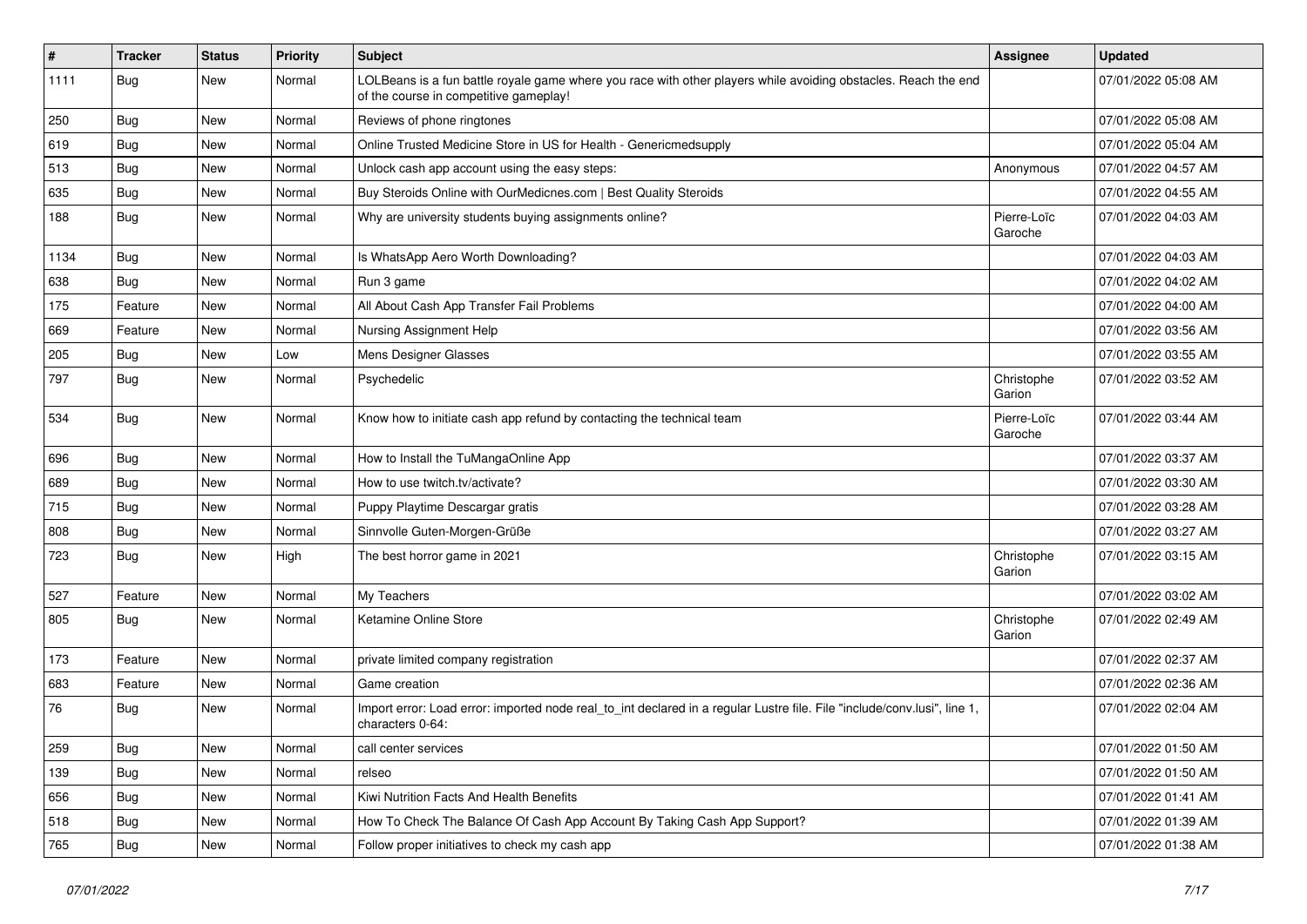| $\vert$ # | Tracker    | <b>Status</b> | <b>Priority</b> | <b>Subject</b>                                                                                                                                                                                                                                                        | Assignee               | <b>Updated</b>      |
|-----------|------------|---------------|-----------------|-----------------------------------------------------------------------------------------------------------------------------------------------------------------------------------------------------------------------------------------------------------------------|------------------------|---------------------|
| 345       | <b>Bug</b> | New           | Normal          | Stain Protection Services in Chesapeake VA                                                                                                                                                                                                                            |                        | 07/01/2022 01:38 AM |
| 239       | <b>Bug</b> | <b>New</b>    | Normal          | Algunas características más de Choices MOD APK                                                                                                                                                                                                                        |                        | 07/01/2022 01:35 AM |
| 672       | <b>Bug</b> | New           | Normal          | The easiest way to delete ringtones on iPhone                                                                                                                                                                                                                         |                        | 07/01/2022 01:31 AM |
| 138       | Bug        | New           | Normal          | own-sweethome                                                                                                                                                                                                                                                         |                        | 07/01/2022 01:29 AM |
| 901       | Feature    | <b>New</b>    | Normal          | good game ever                                                                                                                                                                                                                                                        |                        | 07/01/2022 01:23 AM |
| 593       | Bug        | New           | Normal          | Eiffel Spark Ultimate C2 SN series is a fully synthetic range of advanced performance engine oils blended in high<br>performance fully synthetic (PAO - polyalphaolefin) basestocks fortified with advanced technology additive<br>system, specifically formulated to |                        | 07/01/2022 01:21 AM |
| 133       | Bug        | <b>New</b>    | Normal          | craftlabs                                                                                                                                                                                                                                                             |                        | 07/01/2022 01:17 AM |
| 711       | Bug        | New           | Normal          | Human Fall Flat Apk Download                                                                                                                                                                                                                                          |                        | 07/01/2022 01:14 AM |
| 740       | Feature    | New           | Normal          | Online Thesis Help USA                                                                                                                                                                                                                                                |                        | 07/01/2022 01:11 AM |
| 594       | Feature    | New           | Normal          | How does research proposal help online make it easy for me?                                                                                                                                                                                                           |                        | 07/01/2022 01:10 AM |
| 474       | Bug        | New           | Normal          | Floor Waxing Arlington MA                                                                                                                                                                                                                                             |                        | 07/01/2022 12:56 AM |
| 525       | Bug        | New           | Normal          | If you don't have a QR code: How to activate cash app card in app                                                                                                                                                                                                     |                        | 07/01/2022 12:36 AM |
| 569       | Bug        | New           | Normal          | What is the incoming and outgoing mail server for Outlook IMAP settings?                                                                                                                                                                                              | Pierre-Loïc<br>Garoche | 07/01/2022 12:17 AM |
| 694       | Bug        | New           | Normal          | How to Get Guidance On How To Cash App Withdrawal Limit?                                                                                                                                                                                                              | Christophe<br>Garion   | 06/30/2022 11:44 PM |
| 258       | Bug        | New           | Normal          | Fake Nike Dunk High AMBUSH Deep Royal                                                                                                                                                                                                                                 |                        | 06/30/2022 11:14 PM |
| 372       | Bug        | New           | Normal          | Auto Transport Services in Arlington County VA                                                                                                                                                                                                                        |                        | 06/30/2022 10:47 PM |
| 271       | Feature    | <b>New</b>    | Normal          | Fashion                                                                                                                                                                                                                                                               |                        | 06/30/2022 10:40 PM |
| 693       | Feature    | New           | Normal          | How To Get My Money Back From The Cash App To Your Wallet?                                                                                                                                                                                                            |                        | 06/30/2022 10:37 PM |
| 149       | <b>Bug</b> | New           | Normal          | dftgy                                                                                                                                                                                                                                                                 |                        | 06/30/2022 10:17 PM |
| 114       | Bug        | New           | Normal          | <b>Medical Research Writing Services</b>                                                                                                                                                                                                                              |                        | 06/30/2022 10:04 PM |
| 786       | <b>Bug</b> | New           | Normal          | Best Assignment Help in Australia & UK                                                                                                                                                                                                                                |                        | 06/30/2022 09:58 PM |
| 651       | <b>Bug</b> | <b>New</b>    | Normal          | Salmon Health Benefits                                                                                                                                                                                                                                                |                        | 06/30/2022 09:49 PM |
| 476       | Feature    | New           | High            | <b>American Airlines Reservations</b>                                                                                                                                                                                                                                 |                        | 06/30/2022 09:45 PM |
| 684       | <b>Bug</b> | New           | Normal          | Difference between paper map and online map                                                                                                                                                                                                                           |                        | 06/30/2022 09:41 PM |
| 317       | Bug        | New           | Normal          | Eco/Green Cleaning Services in Virginia Beach VA                                                                                                                                                                                                                      |                        | 06/30/2022 09:34 PM |
| 511       | Feature    | New           | Normal          | Fashion                                                                                                                                                                                                                                                               | Anonymous              | 06/30/2022 09:26 PM |
| 643       | Bug        | New           | Normal          | Oreo TV Apk Download                                                                                                                                                                                                                                                  |                        | 06/30/2022 09:00 PM |
| 159       | <b>Bug</b> | New           | Normal          | xfguih njgkh                                                                                                                                                                                                                                                          |                        | 06/30/2022 08:50 PM |
| 726       | Bug        | New           | Normal          | Mobile Application Development Services                                                                                                                                                                                                                               |                        | 06/30/2022 08:49 PM |
| 697       | Bug        | New           | Normal          | How to Descargar Pura TV For Android                                                                                                                                                                                                                                  |                        | 06/30/2022 08:48 PM |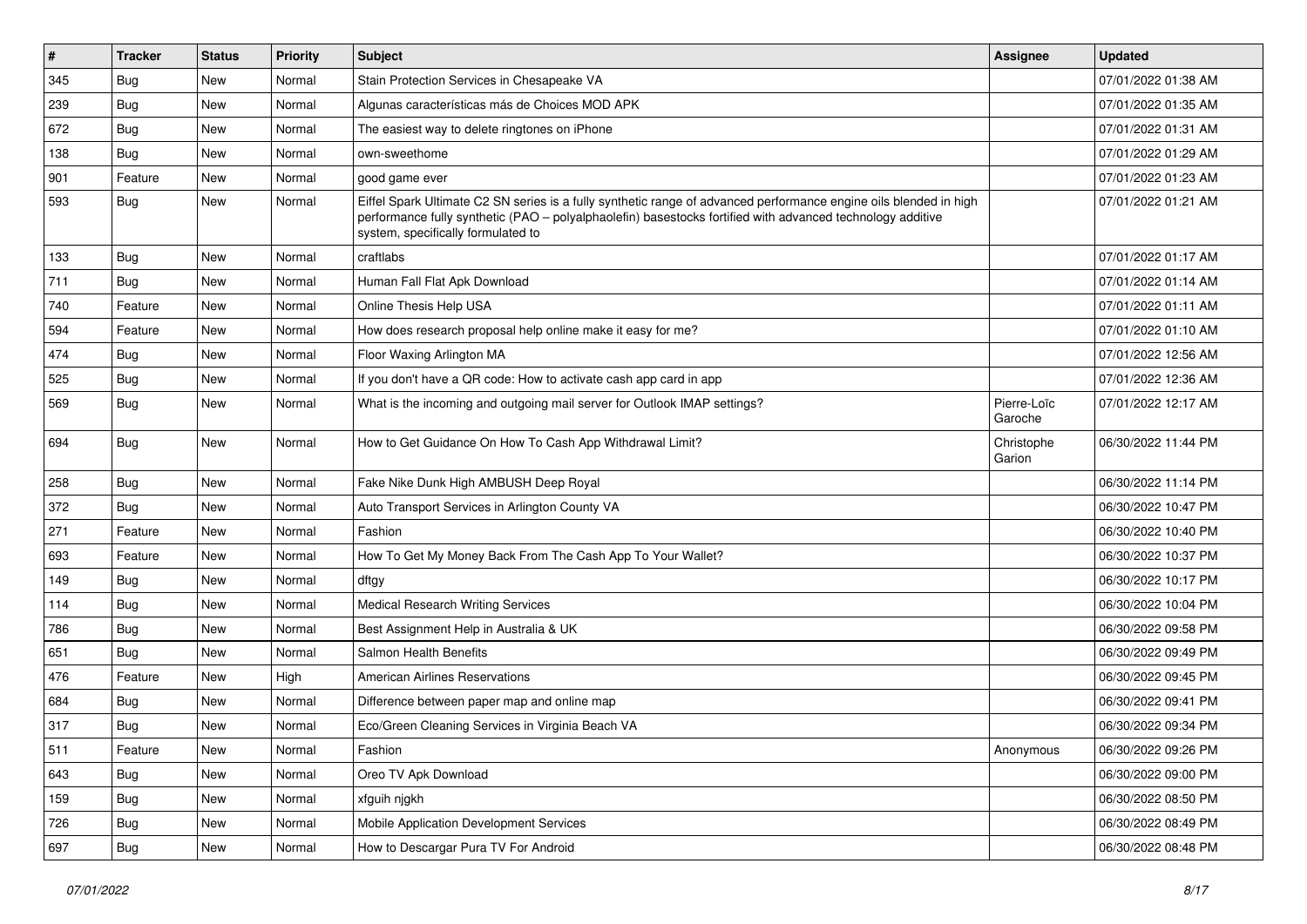| $\vert$ # | Tracker    | <b>Status</b> | <b>Priority</b> | <b>Subject</b>                                                            | <b>Assignee</b>        | <b>Updated</b>      |
|-----------|------------|---------------|-----------------|---------------------------------------------------------------------------|------------------------|---------------------|
| 571       | <b>Bug</b> | New           | Normal          | How may the Cash app dispute your trade?                                  | Pierre-Loïc<br>Garoche | 06/30/2022 08:05 PM |
| 793       | Feature    | New           | Urgent          | Where can I find cheap FIFA coins?                                        | Pierre-Loïc<br>Garoche | 06/30/2022 07:56 PM |
| 520       | Bug        | New           | Normal          | What Is The Major Role Of Cash.app/Help and Support Page?                 |                        | 06/30/2022 07:53 PM |
| 769       | <b>Bug</b> | New           | Normal          | check my cash app                                                         |                        | 06/30/2022 07:46 PM |
| 816       | <b>Bug</b> | New           | Normal          | Play Scribble io fun with everyone                                        |                        | 06/30/2022 07:38 PM |
| 533       | <b>Bug</b> | New           | Normal          | How to complete the homework assignments in economics in the easiest way? |                        | 06/30/2022 07:33 PM |
| 570       | <b>Bug</b> | New           | Normal          | What is Sutton bank cash app customer service phone number?               | Pierre-Loïc<br>Garoche | 06/30/2022 07:29 PM |
| 645       | Bug        | New           | Normal          | thong tin chinh xac nhat hom nay                                          |                        | 06/30/2022 07:09 PM |
| 647       | Feature    | New           | Normal          | <b>Cranberry Health Benefits</b>                                          |                        | 06/30/2022 07:08 PM |
| 530       | Bug        | New           | Normal          | Cheap Assignment Writing Service UK                                       | Anonymous              | 06/30/2022 06:49 PM |
| 789       | Bug        | New           | Normal          | Full version                                                              |                        | 06/30/2022 06:23 PM |
| 776       | <b>Bug</b> | New           | Normal          | Wibargain                                                                 |                        | 06/30/2022 06:22 PM |
| 576       | <b>Bug</b> | New           | Normal          | So laden Sie ein Instagram-Bild herunter                                  |                        | 06/30/2022 06:17 PM |
| 605       | Feature    | New           | Normal          | What will the future of logo design be like?                              |                        | 06/30/2022 05:59 PM |
| 280       | Bug        | New           | Normal          | Pacific Web Design                                                        |                        | 06/30/2022 05:54 PM |
| 194       | <b>Bug</b> | New           | Normal          | lace closure wigs                                                         |                        | 06/30/2022 05:51 PM |
| 315       | <b>Bug</b> | New           | Normal          | Dissertation help UK                                                      |                        | 06/30/2022 05:49 PM |
| 545       | Feature    | New           | Normal          | <b>Best Canvas Print Company</b>                                          |                        | 06/30/2022 05:39 PM |
| 460       | <b>Bug</b> | New           | Normal          | Floor Cleaning Medford MA                                                 |                        | 06/30/2022 05:38 PM |
| 815       | Bug        | New           | Normal          | how do i call cash app customer service                                   | Xavier Thirioux        | 06/30/2022 05:35 PM |
| 201       | <b>Bug</b> | New           | Normal          | closure wig                                                               |                        | 06/30/2022 05:30 PM |
| 784       | <b>Bug</b> | New           | Normal          | How To Add Money On Cash App Card And Check The Funds?                    |                        | 06/30/2022 05:09 PM |
| 235       | Bug        | New           | Low             | HP Printer Assistant Software   Download & Install HP Assistant           |                        | 06/30/2022 05:08 PM |
| 773       | <b>Bug</b> | New           | Normal          | Spades - Play online free                                                 |                        | 06/30/2022 04:59 PM |
| 471       | <b>Bug</b> | New           | Normal          | Residential Floor Cleaning Westchester MA                                 |                        | 06/30/2022 04:56 PM |
| 206       | Bug        | New           | LOW             | Cheap Electric Bikes                                                      |                        | 06/30/2022 04:41 PM |
| 781       | Bug        | New           | Normal          | Free Whatsapp Group to Join                                               |                        | 06/30/2022 04:23 PM |
| 145       | Bug        | New           | Normal          | abdulbaissagar                                                            |                        | 06/30/2022 04:17 PM |
| 464       | <b>Bug</b> | New           | Normal          | Upholstery Cleaning Westchester MA                                        |                        | 06/30/2022 04:14 PM |
| 529       | Bug        | New           | Normal          | Thop TV APK - Free Download for Android                                   |                        | 06/30/2022 04:12 PM |
| 174       | Feature    | New           | Normal          | Digital Marketing Philadelphia                                            |                        | 06/30/2022 04:09 PM |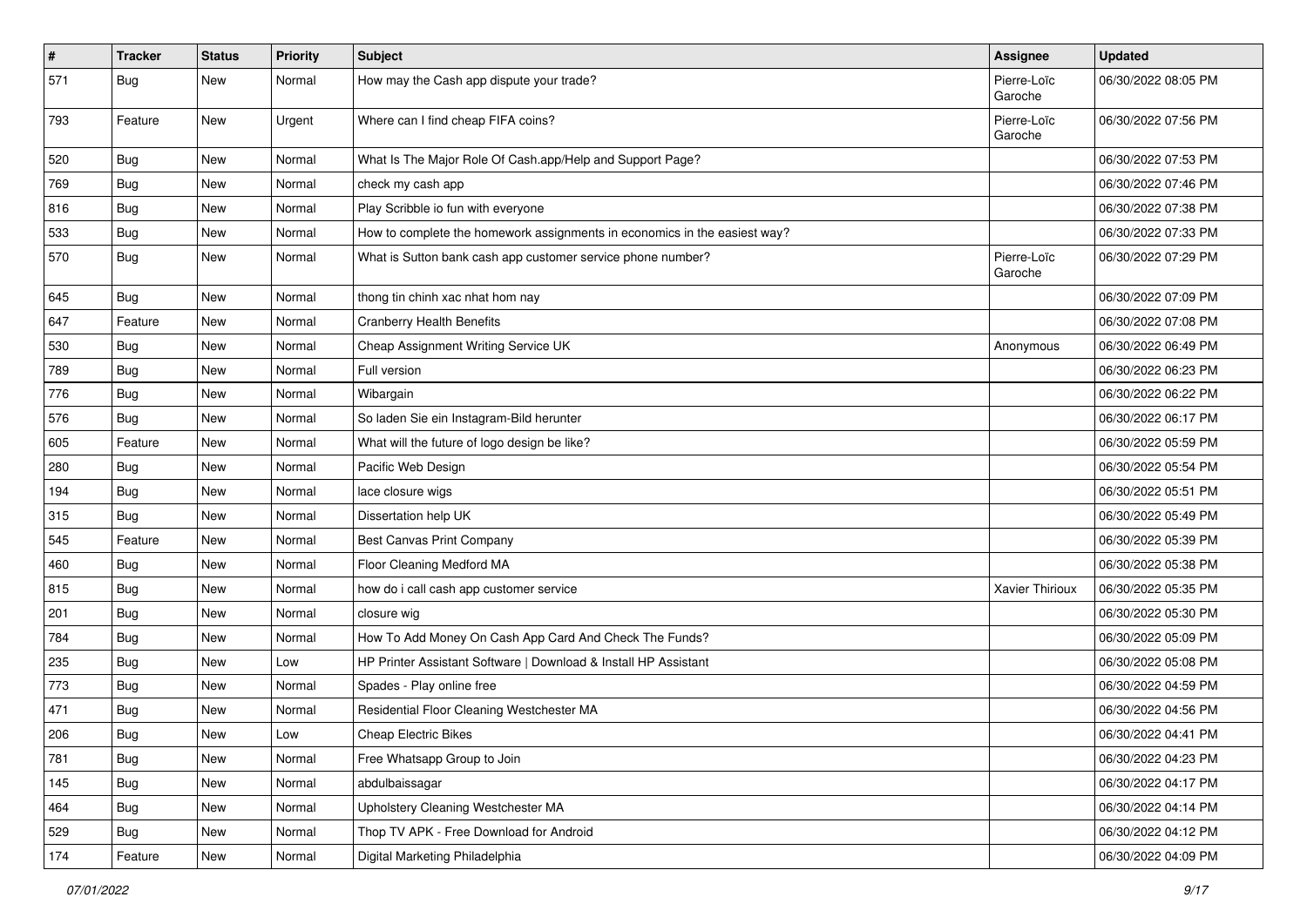| $\sharp$ | <b>Tracker</b> | <b>Status</b> | <b>Priority</b> | Subject                                                                                                      | <b>Assignee</b>        | <b>Updated</b>      |
|----------|----------------|---------------|-----------------|--------------------------------------------------------------------------------------------------------------|------------------------|---------------------|
| 627      | Bug            | New           | Normal          | <b>HELO</b>                                                                                                  |                        | 06/30/2022 04:03 PM |
| 794      | Feature        | New           | Normal          | Safe place to buy fifa coins                                                                                 |                        | 06/30/2022 03:51 PM |
| 810      | Feature        | New           | Normal          | how to remove viruses from a phone                                                                           |                        | 06/30/2022 03:49 PM |
| 637      | Feature        | New           | Normal          | Why do the Outlook rules not work in my account?                                                             |                        | 06/30/2022 03:48 PM |
| 129      | <b>Bug</b>     | New           | Normal          | xcvgbgh                                                                                                      |                        | 06/30/2022 03:46 PM |
| 344      | Bug            | New           | Normal          | Odor Removal Services in Chesapeake VA                                                                       |                        | 06/30/2022 03:40 PM |
| 802      | Bug            | New           | Normal          | Who Is an ETL Engineer                                                                                       |                        | 06/30/2022 03:33 PM |
| 182      | <b>Bug</b>     | New           | Normal          | <b>Healthcare Custom Writing Services</b>                                                                    |                        | 06/30/2022 03:30 PM |
| 611      | Feature        | New           | Normal          | Buy All Modafinil & Armodafinil Tablets @Buy Modafinil US                                                    |                        | 06/30/2022 03:30 PM |
| 151      | Feature        | New           | Normal          | Law Essay Writing Service - Assignments Planet                                                               |                        | 06/30/2022 03:27 PM |
| 123      | <b>Bug</b>     | New           | Normal          | https://www.reddit.com/r/NRLgrandfinal2020/                                                                  |                        | 06/30/2022 03:22 PM |
| 240      | Feature        | New           | Normal          | Juego interesante de Dragon Ball Legends MOD APK                                                             |                        | 06/30/2022 03:20 PM |
| 567      | Bug            | New           | Normal          | Singapore assignment help                                                                                    |                        | 06/30/2022 02:50 PM |
| 654      | Feature        | New           | Normal          | <b>Peach Health Benefits</b>                                                                                 |                        | 06/30/2022 02:43 PM |
| 666      | Bug            | New           | Normal          | 470+ pages à colorier de Noël                                                                                |                        | 06/30/2022 02:42 PM |
| 809      | Bug            | New           | Normal          | Smash Karts - immerse yourself in the exciting race                                                          |                        | 06/30/2022 02:36 PM |
| 128      | Bug            | New           | Normal          | dfgbd                                                                                                        |                        | 06/30/2022 02:28 PM |
| 565      | <b>Bug</b>     | New           | Normal          | How To Install RepelisPlus On Your Android Phone?                                                            |                        | 06/30/2022 02:26 PM |
| 801      | Bug            | New           | Normal          | Who Is an ETL Engineer                                                                                       |                        | 06/30/2022 02:17 PM |
| 261      | <b>Bug</b>     | New           | Normal          | Ringtone Downloads - Easy Ways Come Up With Your Own Ringtones                                               |                        | 06/30/2022 02:11 PM |
| 817      | <b>Bug</b>     | New           | Normal          | Pacman 30th Anniversary                                                                                      |                        | 06/30/2022 02:02 PM |
| 210      | <b>Bug</b>     | New           | Normal          | Issue with check symbol in Cash App? Dial assist number with calling Cash App customer service phone number. |                        | 06/30/2022 01:52 PM |
| 1133     | Bug            | New           | Normal          | Flagle, what is it?                                                                                          |                        | 06/30/2022 10:37 AM |
| 172      | Feature        | New           | Normal          | pgdm colleges in bangalore                                                                                   |                        | 06/30/2022 09:28 AM |
| 510      | Feature        | New           | Normal          | Fashion                                                                                                      | Anonymous              | 06/30/2022 09:27 AM |
| 687      | Bug            | New           | Normal          | How to use twitch.tv/activate?                                                                               |                        | 06/30/2022 09:20 AM |
| 1132     | <b>Bug</b>     | New           | Normal          | Registration process on Huobi                                                                                |                        | 06/30/2022 05:10 AM |
| 316      | <b>Bug</b>     | New           | Normal          | Finden Sie den besten Klingelton für Ihr Telefon                                                             |                        | 06/30/2022 04:13 AM |
| 284      | Bug            | New           | Normal          | All About Cash App Transfer Fail Problems                                                                    |                        | 06/30/2022 03:26 AM |
| 674      | <b>Bug</b>     | New           | Normal          | The best game in 2021                                                                                        | Pierre-Loïc<br>Garoche | 06/30/2022 03:13 AM |
| 247      | Bug            | New           | Normal          | best 4 Channel Amp                                                                                           |                        | 06/30/2022 02:19 AM |
| 721      | <b>Bug</b>     | New           | Normal          | Cómo instalar un Mod Apk                                                                                     |                        | 06/30/2022 02:08 AM |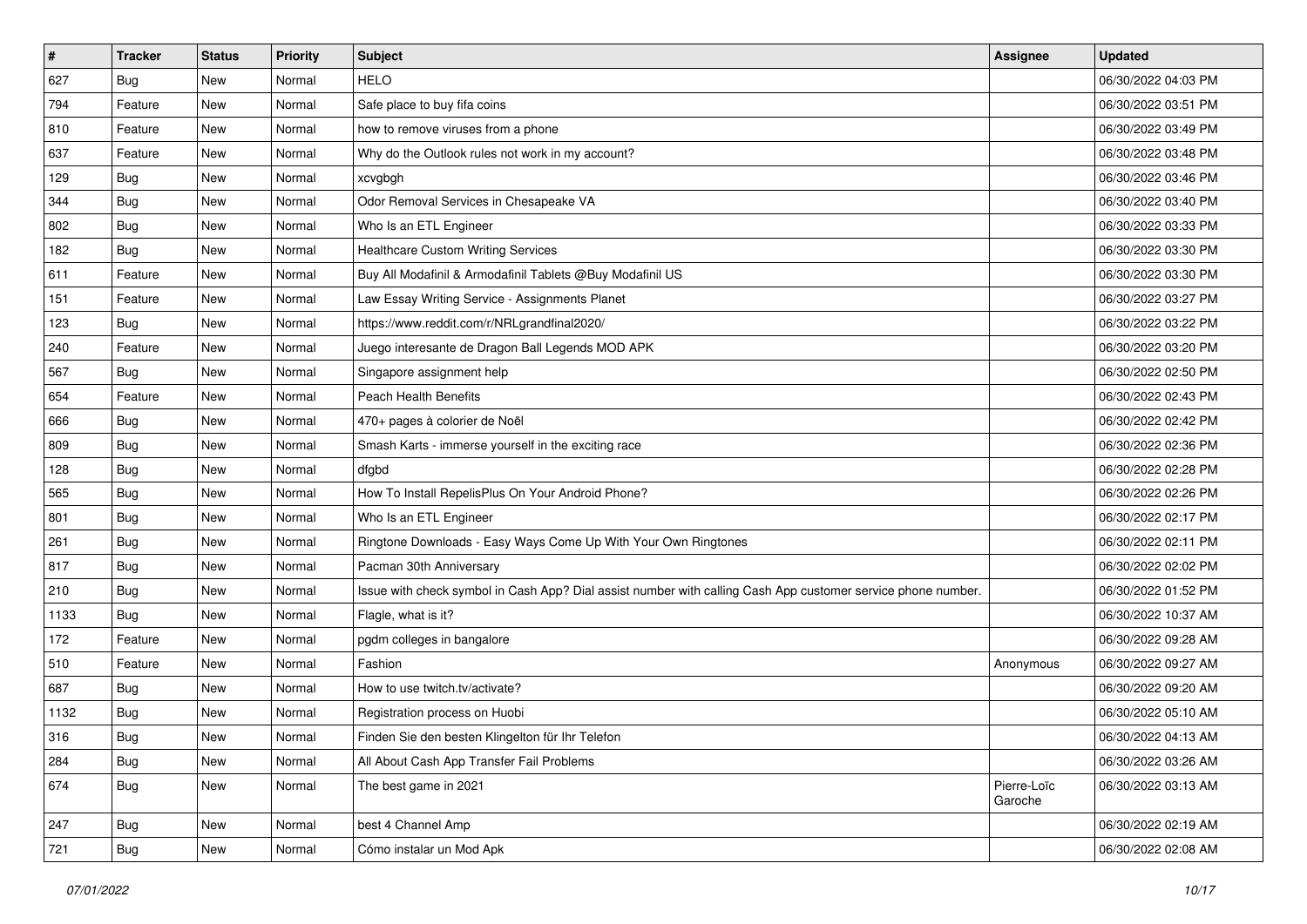| $\vert$ # | <b>Tracker</b> | <b>Status</b> | <b>Priority</b> | Subject                                                                   | <b>Assignee</b>        | <b>Updated</b>      |
|-----------|----------------|---------------|-----------------|---------------------------------------------------------------------------|------------------------|---------------------|
| 707       | Bug            | New           | Normal          | Why Accounting Assignments Are Beneficial For The Students?               | Pierre-Loïc<br>Garoche | 06/30/2022 01:06 AM |
| 589       | <b>Bug</b>     | New           | Normal          | How can I get the cash app phone number of customer support?              |                        | 06/30/2022 12:20 AM |
| 705       | <b>Bug</b>     | New           | Normal          | wuxiaworld                                                                |                        | 06/29/2022 11:42 PM |
| 553       | Bug            | New           | Normal          | Cinema HD APK - Free Movie Enjoyment App on Android                       |                        | 06/29/2022 11:35 PM |
| 143       | <b>Bug</b>     | New           | Normal          | Bob lace front wigs                                                       |                        | 06/29/2022 11:22 PM |
| 623       | <b>Bug</b>     | New           | Normal          | Listen to online radio stations for mobile phones                         |                        | 06/29/2022 11:19 PM |
| 515       | Bug            | New           | Normal          | Fragment Nike Dunk High Tokyo Fake                                        |                        | 06/29/2022 11:19 PM |
| 759       | <b>Bug</b>     | New           | Normal          | Canon IJ Network Tool                                                     | Pierre-Loïc<br>Garoche | 06/29/2022 11:16 PM |
| 88        | Bug            | New           | Normal          | kind2 output: When for node arguments                                     | Pierre-Loïc<br>Garoche | 06/29/2022 11:10 PM |
| 537       | Bug            | New           | Normal          | Get tech assistance with customer support on ATT Yahoo email login issue. |                        | 06/29/2022 11:06 PM |
| 664       | <b>Bug</b>     | New           | Normal          | Tea TV Apk Download - The Best Way to Watch Movies Offline                |                        | 06/29/2022 11:00 PM |
| 811       | Bug            | New           | Normal          | Canon IJ Network Tool                                                     |                        | 06/29/2022 10:59 PM |
| 766       | Bug            | New           | Normal          | Pobreflix Mod APK Review                                                  |                        | 06/29/2022 10:55 PM |
| 136       | <b>Bug</b>     | New           | Normal          | snappow                                                                   |                        | 06/29/2022 10:52 PM |
| 189       | Bug            | New           | Normal          | <b>College Biology Writing Services</b>                                   |                        | 06/29/2022 10:51 PM |
| 719       | <b>Bug</b>     | New           | Normal          | How Do I Send \$5000 Through Cash App Account With Ease?                  |                        | 06/29/2022 10:15 PM |
| 622       | Bug            | New           | Normal          | CheapestMedsShop   100% Safe Medicines Online in UK & AUS.                |                        | 06/29/2022 10:10 PM |
| 549       | Bug            | New           | Normal          | Radio Luisteren                                                           |                        | 06/29/2022 10:01 PM |
| 555       | Bug            | New           | Normal          | web design development in hyderabad                                       |                        | 06/29/2022 09:50 PM |
| 150       | <b>Bug</b>     | New           | Normal          | dfgh                                                                      |                        | 06/29/2022 09:47 PM |
| 522       | Feature        | New           | Normal          | Can You Check App Limits, If Cash app won't let me send money?            |                        | 06/29/2022 09:36 PM |
| 230       | <b>Bug</b>     | New           | Normal          | Add Money To Cash App Card - Auto Cash Apps                               |                        | 06/29/2022 09:34 PM |
| 604       | Bug            | New           | Normal          | Idle Game Online                                                          |                        | 06/29/2022 09:21 PM |
| 473       | Bug            | New           | Normal          | Floor Stripping Arlington MA                                              |                        | 06/29/2022 09:20 PM |
| 257       | <b>Bug</b>     | New           | Normal          | Best latte machines                                                       |                        | 06/29/2022 09:17 PM |
| 788       | Bug            | New           | Normal          | Intro Maker Mod APK                                                       |                        | 06/29/2022 09:13 PM |
| 470       | Bug            | New           | Normal          | Commercial Floor Cleaning Westchester MA                                  |                        | 06/29/2022 09:07 PM |
| 461       | Bug            | New           | Normal          | Germs Removal Medford MA                                                  |                        | 06/29/2022 09:06 PM |
| 764       | <b>Bug</b>     | New           | Normal          | What is available to see what I can watch HBO Max?                        |                        | 06/29/2022 08:50 PM |
| 603       | Bug            | New           | Normal          | Premiere gratuito da lista de IPTV                                        |                        | 06/29/2022 08:40 PM |
| 466       | Bug            | New           | Normal          | Floor Stripping Westchester MA                                            |                        | 06/29/2022 08:36 PM |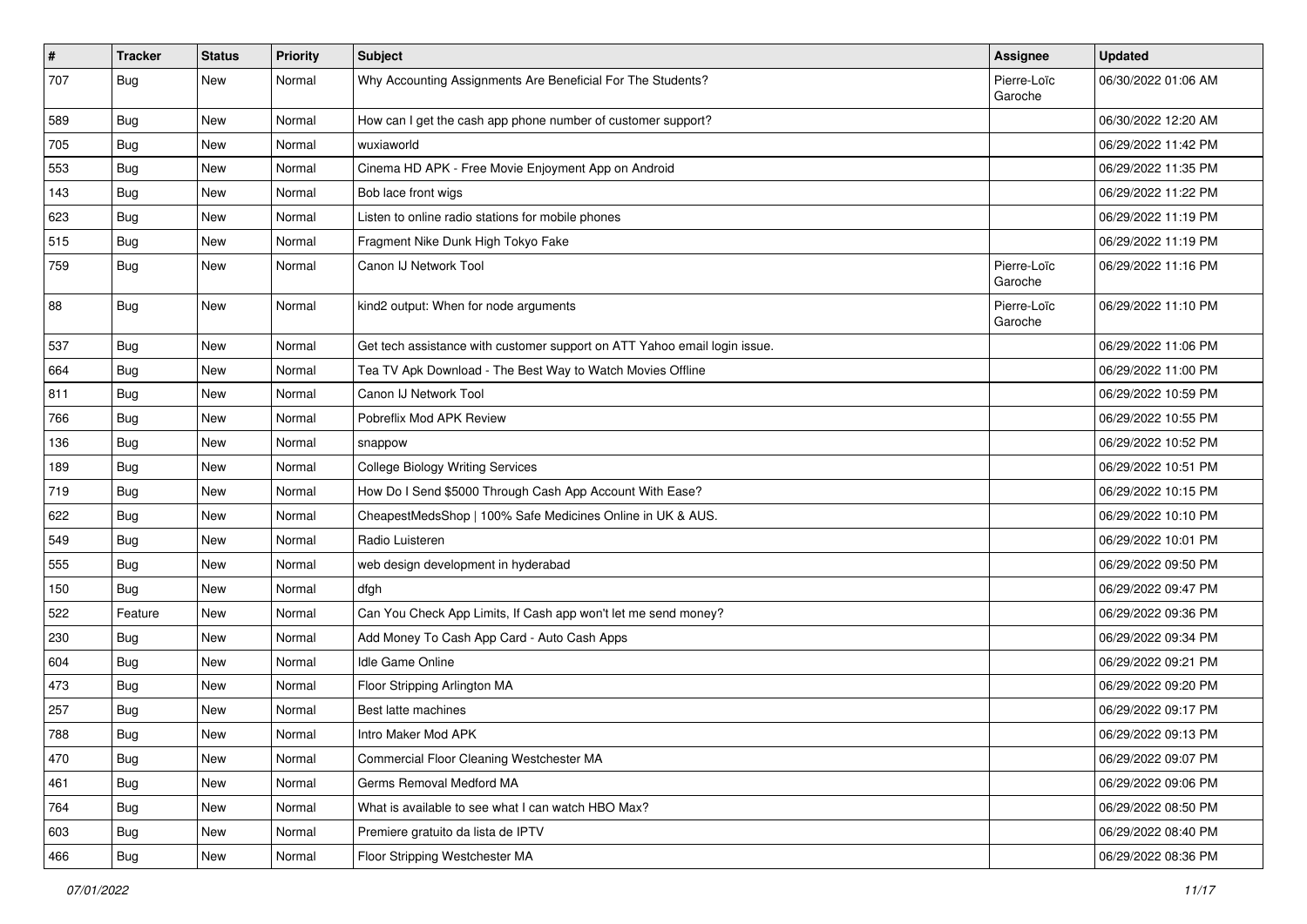| $\pmb{\#}$ | <b>Tracker</b> | <b>Status</b> | Priority | <b>Subject</b>                                                               | <b>Assignee</b>        | <b>Updated</b>      |
|------------|----------------|---------------|----------|------------------------------------------------------------------------------|------------------------|---------------------|
| 662        | <b>Bug</b>     | New           | Normal   | Oreo TV Download - The Easiest Way to Watch Live TV                          |                        | 06/29/2022 08:19 PM |
| 581        | <b>Bug</b>     | New           | Normal   | E-Learning Course Help                                                       |                        | 06/29/2022 08:19 PM |
| 597        | <b>Bug</b>     | New           | Normal   | Universo s / f Download                                                      |                        | 06/29/2022 08:19 PM |
| 642        | Bug            | New           | Normal   | thong tin thoi tiet ngay hom nay                                             |                        | 06/29/2022 07:52 PM |
| 652        | Bug            | New           | Normal   | Sesame Health Benefits                                                       |                        | 06/29/2022 07:46 PM |
| 118        | Bug            | New           | Normal   | golf                                                                         | Anonymous              | 06/29/2022 07:36 PM |
| 799        | Bug            | New           | Normal   | Who Is an ETL Engineer                                                       |                        | 06/29/2022 07:36 PM |
| 712        | Bug            | New           | Normal   | Tips and Tricks                                                              |                        | 06/29/2022 07:26 PM |
| 1131       | Bug            | New           | Normal   | Calculatrice Forex pour calculer les paramètres de la copie des transactions |                        | 06/29/2022 07:24 PM |
| 142        | Feature        | New           | Normal   | About ashimary hair                                                          |                        | 06/29/2022 07:17 PM |
| 616        | <b>Bug</b>     | New           | Normal   | Buy Anavar Tablets   Anavar For Sale in USA, UK & Australia                  |                        | 06/29/2022 07:00 PM |
| 115        | Bug            | New           | Normal   | NFL LIVE STREAM                                                              |                        | 06/29/2022 07:00 PM |
| 658        | Bug            | New           | Normal   | Watermelon Nutrition Facts And Health Benefits                               |                        | 06/29/2022 06:46 PM |
| 578        | Feature        | New           | High     | Derrick Gore                                                                 | Pierre-Loïc<br>Garoche | 06/29/2022 06:45 PM |
| 678        | Bug            | New           | Normal   | How to be a winner in buidnow gg                                             |                        | 06/29/2022 06:31 PM |
| 551        | Bug            | New           | Normal   | Why Do Students Need Online Best Dissertation Writing Services?              |                        | 06/29/2022 06:30 PM |
| 701        | Bug            | New           | Normal   | Why Law Essay Helper UK is Necessary?                                        |                        | 06/29/2022 06:29 PM |
| 253        | Bug            | New           | Normal   | Florence Lawrence                                                            |                        | 06/29/2022 06:22 PM |
| 767        | Bug            | New           | Normal   | apkmod                                                                       |                        | 06/29/2022 06:15 PM |
| 475        | Bug            | <b>New</b>    | Normal   | Floor Cleaning Arlington MA                                                  |                        | 06/29/2022 05:53 PM |
| 573        | Bug            | New           | Normal   | Experimente lo mejor en la aplicación Apk de juegos gratis                   |                        | 06/29/2022 05:48 PM |
| 153        | <b>Bug</b>     | New           | Normal   | urgent loan online                                                           | Christophe<br>Garion   | 06/29/2022 05:43 PM |
| 132        | Bug            | New           | Normal   | concrete-everything                                                          |                        | 06/29/2022 05:41 PM |
| 771        | Bug            | New           | Normal   | united airlines baggage policy                                               |                        | 06/29/2022 05:39 PM |
| 1069       | Bug            | New           | Normal   | how to get cash app support phone number 24*7 available                      |                        | 06/29/2022 05:37 PM |
| 264        | <b>Bug</b>     | New           | Normal   | We Buy Your Unwanted Car                                                     | Corentin<br>Lauverjat  | 06/29/2022 05:36 PM |
| 624        | Bug            | New           | Normal   | Use go with the Driving Directions for your go                               |                        | 06/29/2022 05:22 PM |
| 516        | <b>Bug</b>     | New           | Normal   | Does Cash App Help To Get Cash App Refund Without Any Interruption?          |                        | 06/29/2022 05:12 PM |
| 628        | <b>Bug</b>     | New           | Normal   | CV reviewing services!                                                       |                        | 06/29/2022 05:09 PM |
| 657        | Bug            | New           | Normal   | Coconut Nutrition Facts And Health Benefits                                  |                        | 06/29/2022 05:05 PM |
| 140        | Bug            | New           | Normal   | sugarbalanceusa                                                              |                        | 06/29/2022 04:56 PM |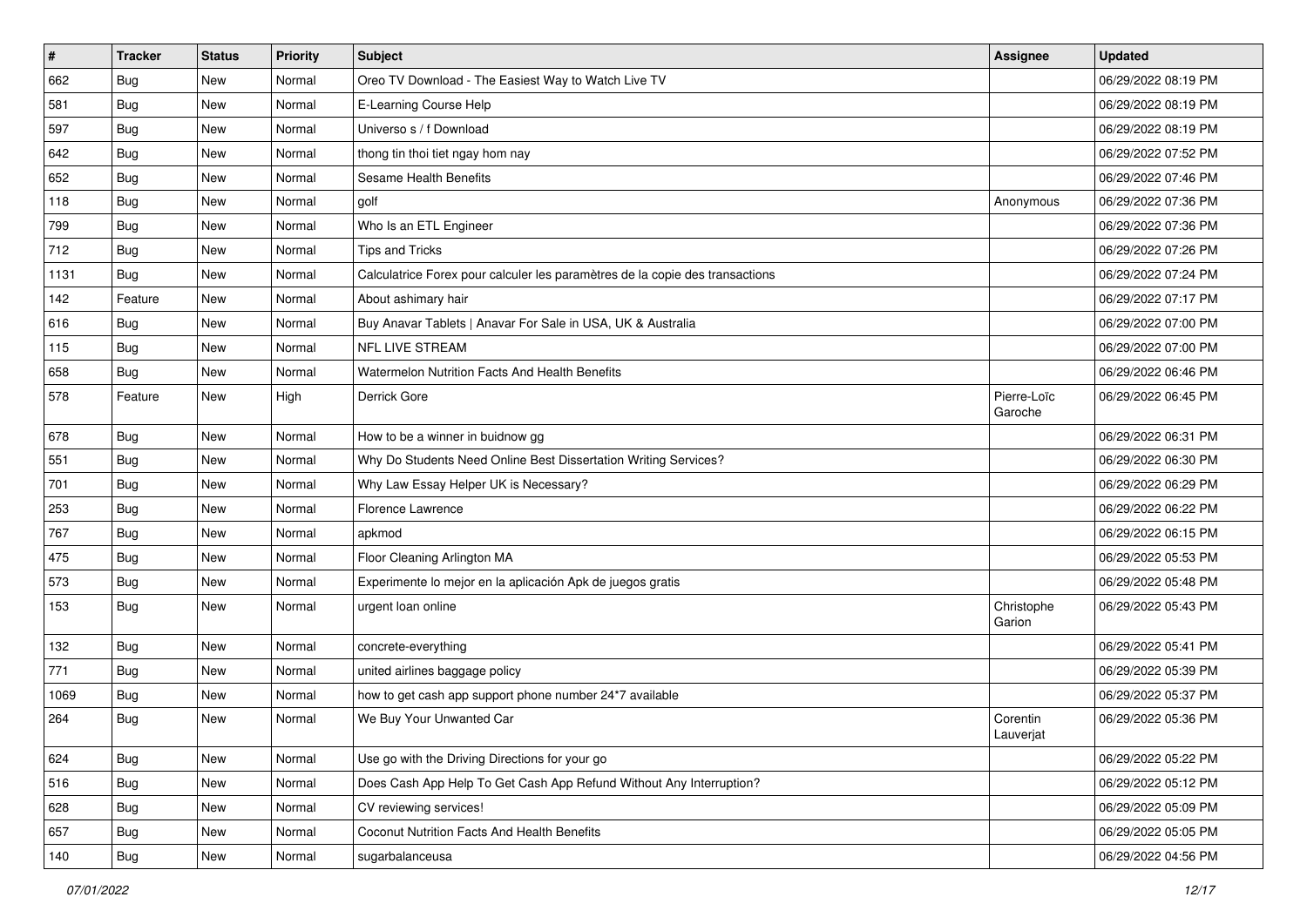| $\vert$ # | Tracker    | <b>Status</b> | <b>Priority</b> | <b>Subject</b>                                                                                          | <b>Assignee</b>        | <b>Updated</b>      |
|-----------|------------|---------------|-----------------|---------------------------------------------------------------------------------------------------------|------------------------|---------------------|
| 782       | <b>Bug</b> | New           | Normal          | Comment faire une sonnerie téléphonique                                                                 |                        | 06/29/2022 04:47 PM |
| 803       | Feature    | New           | High            | Ketamine Online Store                                                                                   | Pierre-Loïc<br>Garoche | 06/29/2022 04:38 PM |
| 572       | Feature    | New           | Normal          | New features of WhatsApp Plus on Android phones                                                         | Pierre-Loïc<br>Garoche | 06/29/2022 04:10 PM |
| 481       | Bug        | New           | Normal          | Nur Online Shop                                                                                         |                        | 06/29/2022 03:52 PM |
| 772       | <b>Bug</b> | New           | Normal          | united airlines baggage policy                                                                          |                        | 06/29/2022 03:40 PM |
| 717       | <b>Bug</b> | New           | Normal          | Disney Plus Apk - Watch Movies and TV Shows on Your Device                                              |                        | 06/29/2022 03:10 PM |
| 592       | <b>Bug</b> | New           | Normal          | Deezer Premium APK - Baixe músicas de qualquer lugar do mundo de graça                                  |                        | 06/29/2022 03:10 PM |
| 582       | <b>Bug</b> | New           | Normal          | Cash App Won't Let Me Send Money If There Is A Low Balance Available                                    | Pierre-Loïc<br>Garoche | 06/29/2022 03:01 PM |
| 321       | Bug        | New           | Normal          | Tile & Grout Cleaning Services in Virginia Beach VA                                                     |                        | 06/29/2022 02:55 PM |
| 521       | Feature    | New           | Normal          | Check out the Cash app Card balance for an overdraft.                                                   | Pierre-Loïc<br>Garoche | 06/29/2022 02:34 PM |
| 561       | Bug        | New           | Normal          | Enjoy the Full YouTube Premium Experience With YouTube Premium Membership                               |                        | 06/29/2022 02:18 PM |
| 677       | Bug        | New           | Normal          | Logo Design Services Near Me                                                                            |                        | 06/29/2022 11:58 AM |
| 661       | <b>Bug</b> | New           | Normal          | Turbo VPN MOD APK Download                                                                              |                        | 06/29/2022 11:57 AM |
| 202       | Bug        | New           | Normal          | blonde wig                                                                                              |                        | 06/29/2022 11:08 AM |
| 762       | <b>Bug</b> | New           | Normal          | How To Add Money To A Cash App Card If Struggling With Low Amount?                                      |                        | 06/29/2022 10:53 AM |
| 1087      | <b>Bug</b> | New           | Normal          | How do new writers start out?                                                                           |                        | 06/29/2022 10:43 AM |
| 708       | <b>Bug</b> | New           | Normal          | Efficient ways to proceed with the cash app dispute process?                                            |                        | 06/29/2022 10:24 AM |
| 574       | Bug        | New           | Normal          | How to fix the Epson printer offline issue due to a wired connection?                                   |                        | 06/29/2022 10:23 AM |
| 1107      | Feature    | New           | High            | Where do you have to find an application to watch news and sports videos?                               | Christophe<br>Garion   | 06/29/2022 10:16 AM |
| 558       | Feature    | New           | Normal          | <b>Stunning Classic Sofas</b>                                                                           |                        | 06/29/2022 10:03 AM |
| 646       | Feature    | New           | Normal          | Collaborative Research Group                                                                            |                        | 06/29/2022 09:46 AM |
| 598       | <b>Bug</b> | New           | Normal          | Universo s / f Download                                                                                 |                        | 06/29/2022 09:45 AM |
| 540       | Bug        | New           | Normal          | Why Haven't I Received My Cash App Card? Can I get t the reasons behind it                              |                        | 06/29/2022 09:42 AM |
| 1116      | <b>Bug</b> | New           | Normal          | ipTV smarts pro                                                                                         |                        | 06/29/2022 09:27 AM |
| 1114      | <b>Bug</b> | New           | Normal          | To control the car, all you must do is click to go left or right and release the button to go straight. |                        | 06/29/2022 09:05 AM |
| 655       | Bug        | New           | Normal          | <b>Eggplant Health Benefits</b>                                                                         |                        | 06/29/2022 08:18 AM |
| 185       | Bug        | New           | Normal          | Non-Plagiarized Research Writing                                                                        |                        | 06/29/2022 07:58 AM |
| 668       | <b>Bug</b> | New           | Normal          | Get to know Cash App Refund Process here                                                                |                        | 06/29/2022 07:21 AM |
| 812       | Feature    | New           | Normal          | canon.com/ijsetup                                                                                       |                        | 06/29/2022 06:04 AM |
| 1117      | <b>Bug</b> | New           | Normal          | Equal Words - Word search game for PC and Windows Phone                                                 |                        | 06/29/2022 04:58 AM |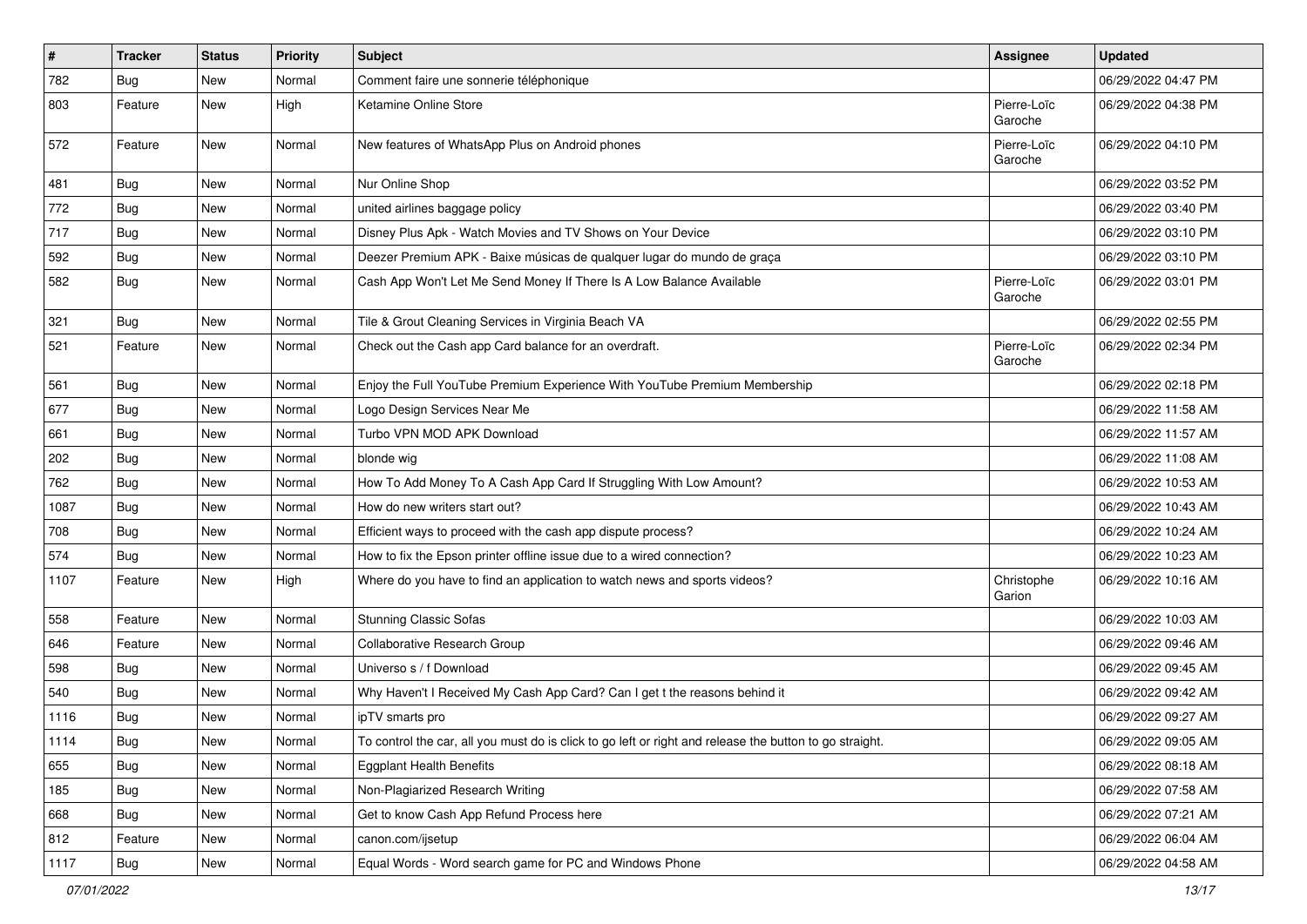| #    | <b>Tracker</b> | <b>Status</b> | <b>Priority</b> | Subject                                                                                             | <b>Assignee</b>        | <b>Updated</b>      |
|------|----------------|---------------|-----------------|-----------------------------------------------------------------------------------------------------|------------------------|---------------------|
| 709  | <b>Bug</b>     | New           | Normal          | How To Load Cash App Card At Walmart Without Having To Face Any Hassle?                             |                        | 06/29/2022 03:26 AM |
| 584  | Bug            | New           | Normal          | Want the cash app customer service number to check balance?                                         |                        | 06/29/2022 01:00 AM |
| 671  | Bug            | New           | Normal          | Hot games                                                                                           | Pierre-Loïc<br>Garoche | 06/29/2022 12:40 AM |
| 550  | Bug            | New           | Normal          | Nederland FM - beste manieren om naar internationale radio op internet te luisteren                 |                        | 06/29/2022 12:06 AM |
| 265  | Bug            | New           | Normal          | 3 Faq's On Downloading To Your Apple Ipod                                                           |                        | 06/28/2022 11:07 PM |
| 588  | Bug            | New           | Normal          | YouTube Vanced Apk Manager App - Como instalá-lo                                                    |                        | 06/28/2022 10:56 PM |
| 886  | Bug            | New           | Normal          | Is the Fox News Channel on Roku free?                                                               |                        | 06/28/2022 09:36 PM |
| 171  | Feature        | New           | Normal          | loan management system                                                                              |                        | 06/28/2022 08:24 PM |
| 167  | <b>Bug</b>     | New           | Normal          | instant loan without documents                                                                      | Anonymous              | 06/28/2022 07:35 PM |
| 663  | Bug            | New           | Normal          | Know how the Cash app twitches words in a detailed way.                                             | Pierre-Loïc<br>Garoche | 06/28/2022 07:08 PM |
| 229  | Feature        | <b>New</b>    | Normal          | How To Delete Cash App Account? - Check Out the Steps In Detail                                     |                        | 06/28/2022 07:06 PM |
| 888  | <b>Bug</b>     | New           | Normal          | Is the Fox News Channel on Roku free?                                                               |                        | 06/28/2022 06:58 PM |
| 733  | Bug            | New           | Normal          | How does one go about getting a book deal?                                                          |                        | 06/28/2022 06:35 PM |
| 1110 | Bug            | New           | Normal          | Six Guns Mod Apk Answers Your Questions                                                             | Pierre-Loïc<br>Garoche | 06/28/2022 06:26 PM |
| 1000 | Bug            | New           | Normal          | Super easy way to zoom photos and upload to Instagram                                               | Christophe<br>Garion   | 06/28/2022 06:14 PM |
| 207  | Feature        | New           | Low             | real estate lead conversion                                                                         |                        | 06/28/2022 06:09 PM |
| 648  | Feature        | New           | Normal          | <b>Plum Health Benefits</b>                                                                         |                        | 06/28/2022 06:02 PM |
| 780  | <b>Bug</b>     | New           | Normal          | <b>Best Whatsapp Modified APKs</b>                                                                  | Pierre-Loïc<br>Garoche | 06/28/2022 05:38 PM |
| 813  | Feature        | <b>New</b>    | Normal          | Canon.com/ijsetup                                                                                   |                        | 06/28/2022 05:15 PM |
| 224  | Feature        | New           | Normal          | Instant Personal Loan                                                                               | Pierre-Loïc<br>Garoche | 06/28/2022 04:40 PM |
| 186  | Feature        | New           | Normal          | homoeobazaar                                                                                        |                        | 06/28/2022 04:29 PM |
| 1115 | Bug            | New           | Normal          | How to access your saved favorite Tiktok                                                            |                        | 06/28/2022 03:59 PM |
| 980  | <b>Bug</b>     | New           | Normal          | Free Gas Cards for the Unemployed                                                                   |                        | 06/28/2022 02:54 PM |
| 969  | Bug            | New           | Normal          | Watch NCAA Football Live Match Free                                                                 |                        | 06/28/2022 01:31 PM |
| 729  | Bug            | New           | Normal          | Canon IJ Network Tool                                                                               |                        | 06/28/2022 01:10 PM |
| 670  | Bug            | New           | Normal          | JTWhatsApp Apk - The New and Improved WhatsApp                                                      |                        | 06/28/2022 12:32 PM |
| 828  | <b>Bug</b>     | New           | Normal          | Nursery management                                                                                  |                        | 06/28/2022 12:10 PM |
| 743  | Bug            | New           | Normal          | They promote 'pixel art' contests and a 'game jam' related to the work and figure of Carlos Casares |                        | 06/28/2022 12:04 PM |
| 690  | Bug            | New           | Normal          | campervan hire                                                                                      |                        | 06/28/2022 11:55 AM |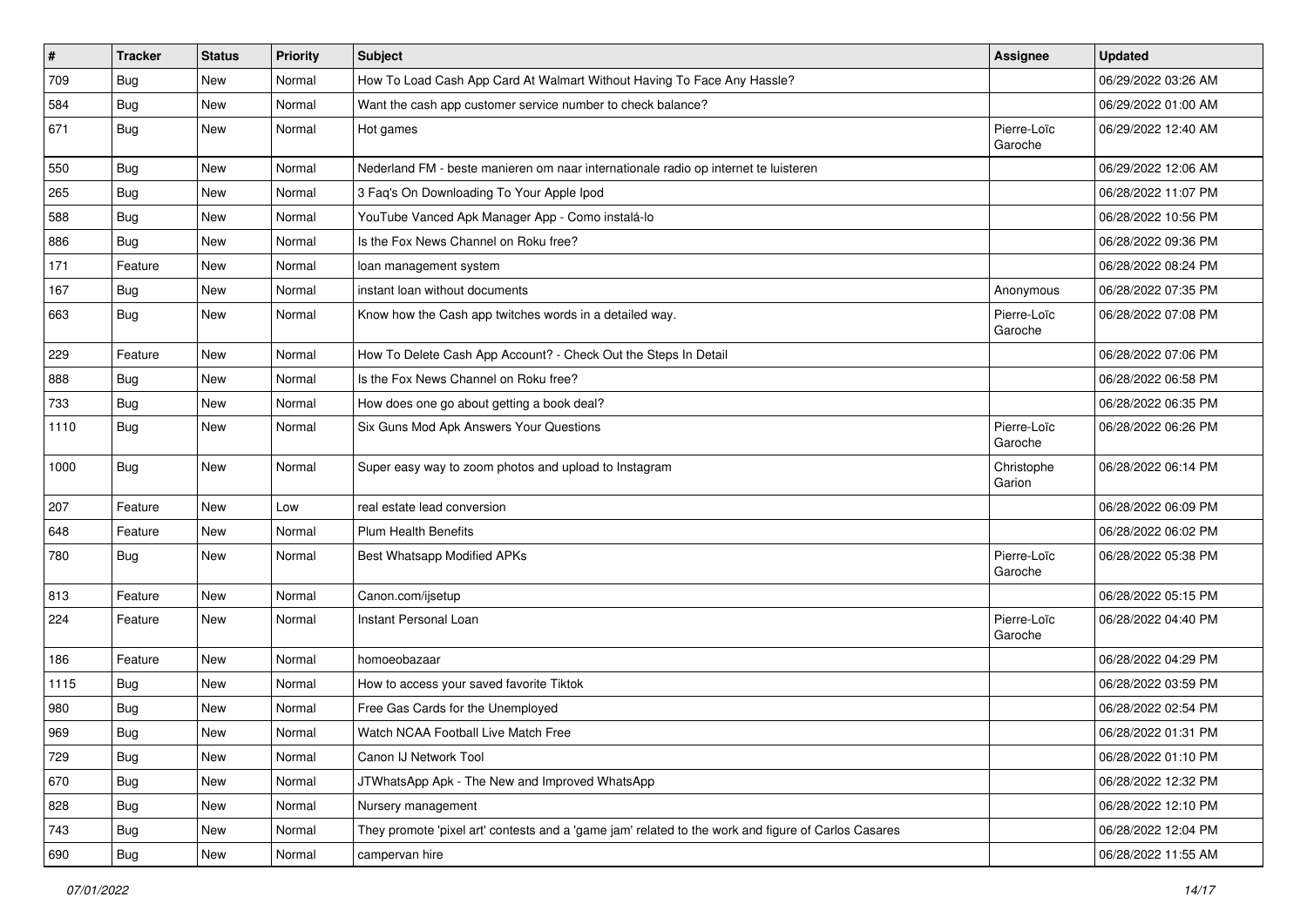| $\vert$ # | <b>Tracker</b> | <b>Status</b> | Priority | Subject                                                                     | <b>Assignee</b>        | <b>Updated</b>      |
|-----------|----------------|---------------|----------|-----------------------------------------------------------------------------|------------------------|---------------------|
| 785       | <b>Bug</b>     | New           | Normal   | How To Get Money Off Cash App Without Card Or With A Card?                  |                        | 06/28/2022 11:35 AM |
| 981       | Bug            | <b>New</b>    | Normal   | VidMate Mod APK                                                             |                        | 06/28/2022 11:24 AM |
| 976       | Bug            | New           | Normal   | How to delete the cash app account history right now?                       | Hamza<br>Bourbouh      | 06/28/2022 11:22 AM |
| 170       | Feature        | <b>New</b>    | Normal   | top mba colleges in bangalore                                               |                        | 06/28/2022 10:55 AM |
| 1129      | Bug            | New           | Normal   | how to enable direct deposit on cash app?                                   |                        | 06/28/2022 10:44 AM |
| 469       | Bug            | <b>New</b>    | Normal   | Germs Removal Westchester MA                                                |                        | 06/28/2022 10:40 AM |
| 632       | Bug            | New           | Normal   | CheapestMedsShop   100% Safe Medicines Online in UK & AUS.                  |                        | 06/28/2022 09:52 AM |
| 997       | Bug            | New           | Normal   | 123.hp.com/laserjet                                                         |                        | 06/28/2022 09:48 AM |
| 610       | Feature        | <b>New</b>    | Normal   | CheapestMedsShop 100% Safe Medicines Online in USA UK & AUS.                |                        | 06/28/2022 09:42 AM |
| 1100      | Feature        | New           | Low      | <b>Food Products</b>                                                        | Pierre-Loïc<br>Garoche | 06/28/2022 09:40 AM |
| 821       | Bug            | New           | Normal   | Nicoo - A Review of the Popular Battle Royale Game                          |                        | 06/28/2022 08:30 AM |
| 548       | <b>Bug</b>     | New           | Normal   | Web N Logo Design                                                           |                        | 06/28/2022 08:24 AM |
| 649       | Feature        | New           | Normal   | Pear Health Benefits                                                        |                        | 06/28/2022 08:04 AM |
| 1099      | Feature        | New           | Normal   | Whatsapp Plus - A New Way Of Communicating                                  |                        | 06/28/2022 07:57 AM |
| 608       | Feature        | New           | Normal   | How To Do Hotmail Password Reset Without Phone Number?                      |                        | 06/28/2022 07:39 AM |
| 722       | Bug            | New           | Normal   | Vergrößern Sie Instagram-Fotos mit instazoom                                | Christophe<br>Garion   | 06/28/2022 07:21 AM |
| 734       | Bug            | New           | Normal   | DR. STRANGE: Multiverse of Scheduling Madness!                              |                        | 06/28/2022 07:07 AM |
| 640       | Bug            | New           | Normal   | play game with me                                                           |                        | 06/28/2022 06:33 AM |
| 973       | Feature        | New           | Normal   | Free NFL Streaming Sites                                                    |                        | 06/28/2022 06:27 AM |
| 629       | <b>Bug</b>     | New           | Normal   | How Can I Load Cash App Card at Walmart straight away?                      |                        | 06/28/2022 06:07 AM |
| 753       | Bug            | New           | Normal   | onlineessaygrader                                                           |                        | 06/28/2022 05:55 AM |
| 744       | Bug            | New           | Normal   | <b>Pixel Survive</b>                                                        |                        | 06/28/2022 05:13 AM |
| 702       | Bug            | New           | Normal   | Avail Chime Customer Service to know How To Get Chime Bank Statement        |                        | 06/28/2022 04:58 AM |
| 822       | <b>Bug</b>     | New           | Normal   | Dowload Your Boyfriend Game                                                 |                        | 06/28/2022 04:56 AM |
| 231       | Bug            | New           | Normal   | Is the ringtone download difficult or not?                                  | Pierre-Loïc<br>Garoche | 06/28/2022 04:48 AM |
| 620       | Bug            | New           | Normal   | Viagra Meds: Fastest & Quick Delivery On Your Doorstep - USA                |                        | 06/28/2022 04:33 AM |
| 965       | Bug            | New           | Normal   | Go with cash app customer service to know where I can load my cash app card |                        | 06/28/2022 04:30 AM |
| 685       | Bug            | New           | Low      | youtube thumbnail downloader                                                | Pierre-Loïc<br>Garoche | 06/28/2022 04:26 AM |
| 577       | Bug            | New           | Normal   | Follow these easy steps to make Admiral Casino Login                        |                        | 06/28/2022 03:52 AM |
| 1105      | Bug            | New           | High     | What is Mahjong online?                                                     |                        | 06/28/2022 03:47 AM |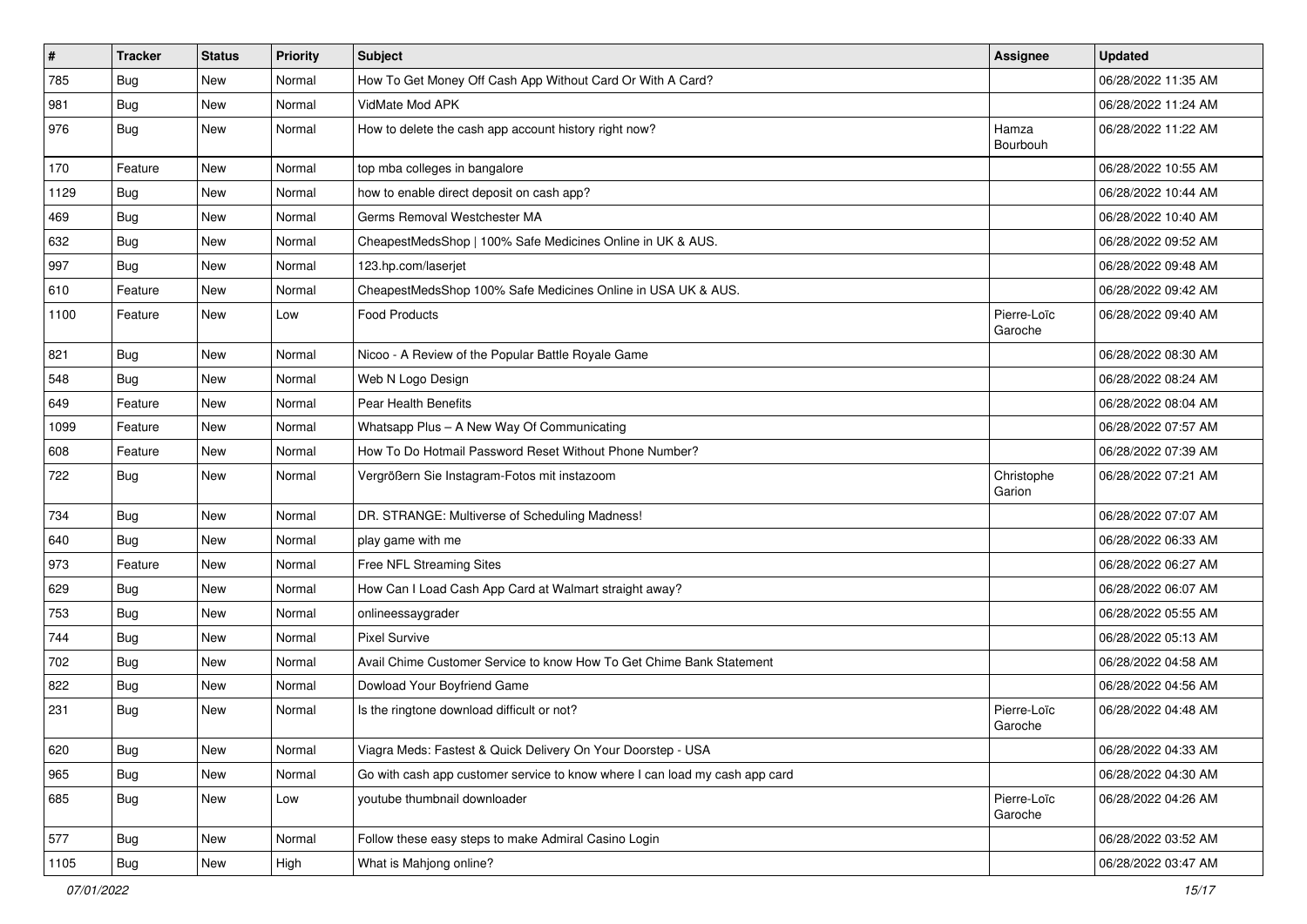| $\sharp$ | <b>Tracker</b> | <b>Status</b> | Priority | <b>Subject</b>                                                                   | <b>Assignee</b>        | <b>Updated</b>      |
|----------|----------------|---------------|----------|----------------------------------------------------------------------------------|------------------------|---------------------|
| 193      | <b>Bug</b>     | New           | Normal   | 18% Discount on Homeopathic medicines                                            |                        | 06/28/2022 03:38 AM |
| 617      | <b>Bug</b>     | New           | Normal   | Buy Vidalista Tablets (Tadalafil) at [\$25 OFF + Free Shipping] Vidalistatablets |                        | 06/28/2022 03:33 AM |
| 983      | Bug            | New           | Normal   | Finding issue in tekken 3 game?                                                  |                        | 06/28/2022 03:26 AM |
| 999      | Bug            | New           | Normal   | Is there a way to find Google Feud answers?                                      |                        | 06/28/2022 01:27 AM |
| 348      | <b>Bug</b>     | New           | Normal   | Mold Removal Services in Chesapeake VA                                           |                        | 06/28/2022 12:53 AM |
| 200      | Bug            | New           | Normal   | uiopi[o                                                                          |                        | 06/28/2022 12:33 AM |
| 814      | <b>Bug</b>     | New           | Normal   | Stage Fright Cure                                                                | Pierre-Loïc<br>Garoche | 06/28/2022 12:31 AM |
| 714      | Bug            | New           | Normal   | Cuevana 3 Premium - Enjoy Your Favorite Movies and TV Shows on Your Smart TV     |                        | 06/27/2022 11:43 PM |
| 939      | Bug            | New           | Normal   | Ability to change sound notifications                                            | Christophe<br>Garion   | 06/27/2022 11:29 PM |
| 607      | Bug            | New           | Normal   | Vex 5                                                                            |                        | 06/27/2022 11:24 PM |
| 665      | Feature        | New           | Normal   | Look for a dedicated help with finance assignment                                |                        | 06/27/2022 11:10 PM |
| 595      | <b>Bug</b>     | New           | Normal   | RFM Online - une révolution dans la gestion de l'identité numérique              |                        | 06/27/2022 11:06 PM |
| 116      | Bug            | New           | Normal   | aertaeyg                                                                         |                        | 06/27/2022 11:06 PM |
| 830      | Bug            | New           | Normal   | Poppy Playtime APK                                                               |                        | 06/27/2022 10:31 PM |
| 737      | Bug            | New           | Normal   | How Do I Talk To A Live Person At Facebook If Anything Is Doubtful?              |                        | 06/27/2022 09:59 PM |
| 948      | <b>Bug</b>     | New           | Normal   | Canon IJ Network Tool                                                            |                        | 06/27/2022 09:30 PM |
| 215      | Bug            | New           | Normal   | How For Top Level Cell Phone For You                                             |                        | 06/27/2022 09:19 PM |
| 73       | <b>Bug</b>     | New           | Urgent   | properties ID is not set in Json in EMF backend                                  | Pierre-Loïc<br>Garoche | 06/27/2022 09:11 PM |
| 568      | Bug            | <b>New</b>    | Normal   | Instale a versão mais recente do YouTube Premium                                 |                        | 06/27/2022 08:56 PM |
| 824      | Feature        | New           | Normal   | How to watch Fox News on my Smart TV or similar devices?                         | Pierre-Loïc<br>Garoche | 06/27/2022 08:32 PM |
| 971      | Bug            | New           | Normal   | How Do I Check Balance On Cash App Card With Optimum Ease?                       |                        | 06/27/2022 08:16 PM |
| 951      | <b>Bug</b>     | New           | Normal   | Canon.com/ijsetup                                                                |                        | 06/27/2022 07:56 PM |
| 987      | Bug            | New           | Normal   | <b>Medicinal Mushrooms</b>                                                       |                        | 06/27/2022 07:13 PM |
| 739      | <b>Bug</b>     | New           | Normal   | law dissertation help                                                            |                        | 06/27/2022 06:12 PM |
| 756      | Feature        | New           | Normal   | Your one-stop destination for the thesis writing service                         |                        | 06/27/2022 05:46 PM |
| 760      | <b>Bug</b>     | New           | Normal   | apkmod                                                                           |                        | 06/27/2022 04:13 PM |
| 986      | <b>Bug</b>     | New           | Normal   | dbhdsvbhdf                                                                       | Christophe<br>Garion   | 06/27/2022 04:12 PM |
| 738      | <b>Bug</b>     | New           | Normal   | How Much Amount Do I Get Using The Referral Code For Cash App?                   |                        | 06/27/2022 03:58 PM |
| 953      | Bug            | New           | Normal   | Manga Dogs - Read Your Favorite Comics on Your Smartphone                        |                        | 06/27/2022 03:53 PM |
| 272      | Feature        | New           | Normal   | Fashion                                                                          |                        | 06/27/2022 03:53 PM |